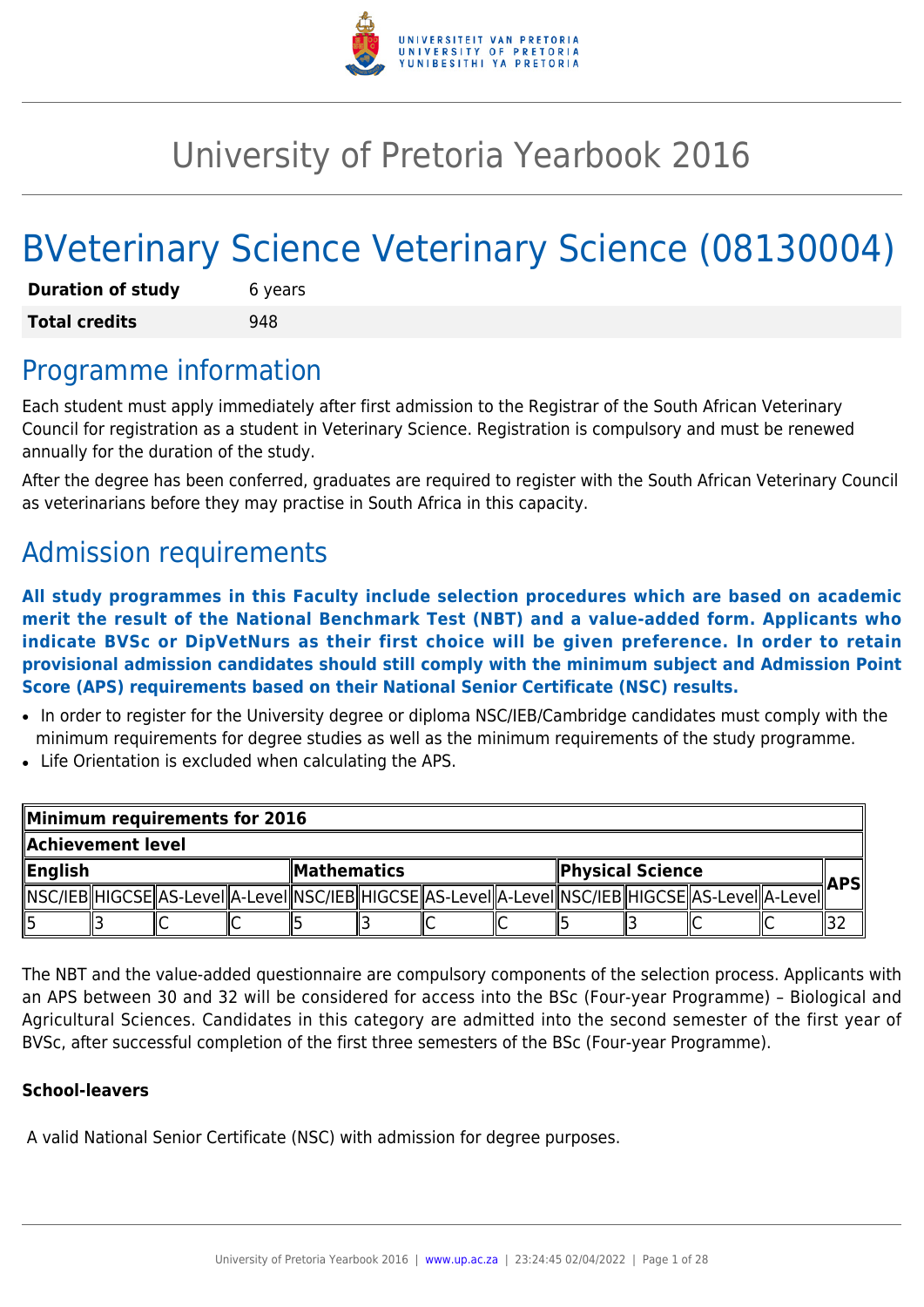

- Subject requirements and an Admission Point Score (APS) as indicated. The APS is calculated from the achievement levels obtained in the six 20-credit subjects of the NSC.
- A completed National Benchmark Test (NBT). Basic performance in any component of this test is regarded as unacceptable.
- Completed value-added form.

#### **Applicants with tertiary exposure**

There is an opportunity for students with previous tertiary experience to also apply for the BVSc study programme. Placement in either the first or second year of the BVSc study programme will depend on, among others, merit and subject choices.

#### **International students**

A small number of international students may be admitted to the study programme, mainly those from neighbouring Southern African Development Community (SADC) countries. For matriculation exemption requirements and the calculation of the APS, please refer to pages 12 and 13 of this brochure. Equivalency of academic credits will be taken into account. Once applicants have been accepted for this study programme, they will receive a letter of acceptance from the University, which will facilitate their application for a study permit. A valid study permit, obtained in the country of origin, is a prerequisite for registration.

## Additional requirements

Admission will be subject to selection and the availability of places.

Applicants with an APS between 30 and 32 will be considered for access into the BSc (Four-year programme) – Biological and Agricultural Sciences. Selected candidates in this category are admitted into the second semester of the first year of BVSc after successful completion of the first three semesters of the BSc (Four-year programme). These applicants must achieve a minimum score of 4 in both Mathematics, Physical Science.and English.

## Other programme-specific information

For some modules, only a promotional mark will be given; the module will be credited in a later semester.

#### **Duration of study**

(i) Six years of full-time study

(ii) Seven years of full-time study for those students who access the BVSc programme through the four-year BSc programme.

## Examinations and pass requirements

(i) The General Regulation G.10.1 concerning satisfactory attendance, preparation and payment of module fees, applies to examination, promotion and attendance modules. Attendance at all lectures, practical classes, clinics (including clinical orientation and holiday clinics) and excursions is compulsory. Any form of absence must be justified by submission of a medical certificate or another acceptable form of evidence. Failure to comply may lead to examination refusal.

(ii) Admission to the examinations in some modules is subject to specific requirements – consult study guides.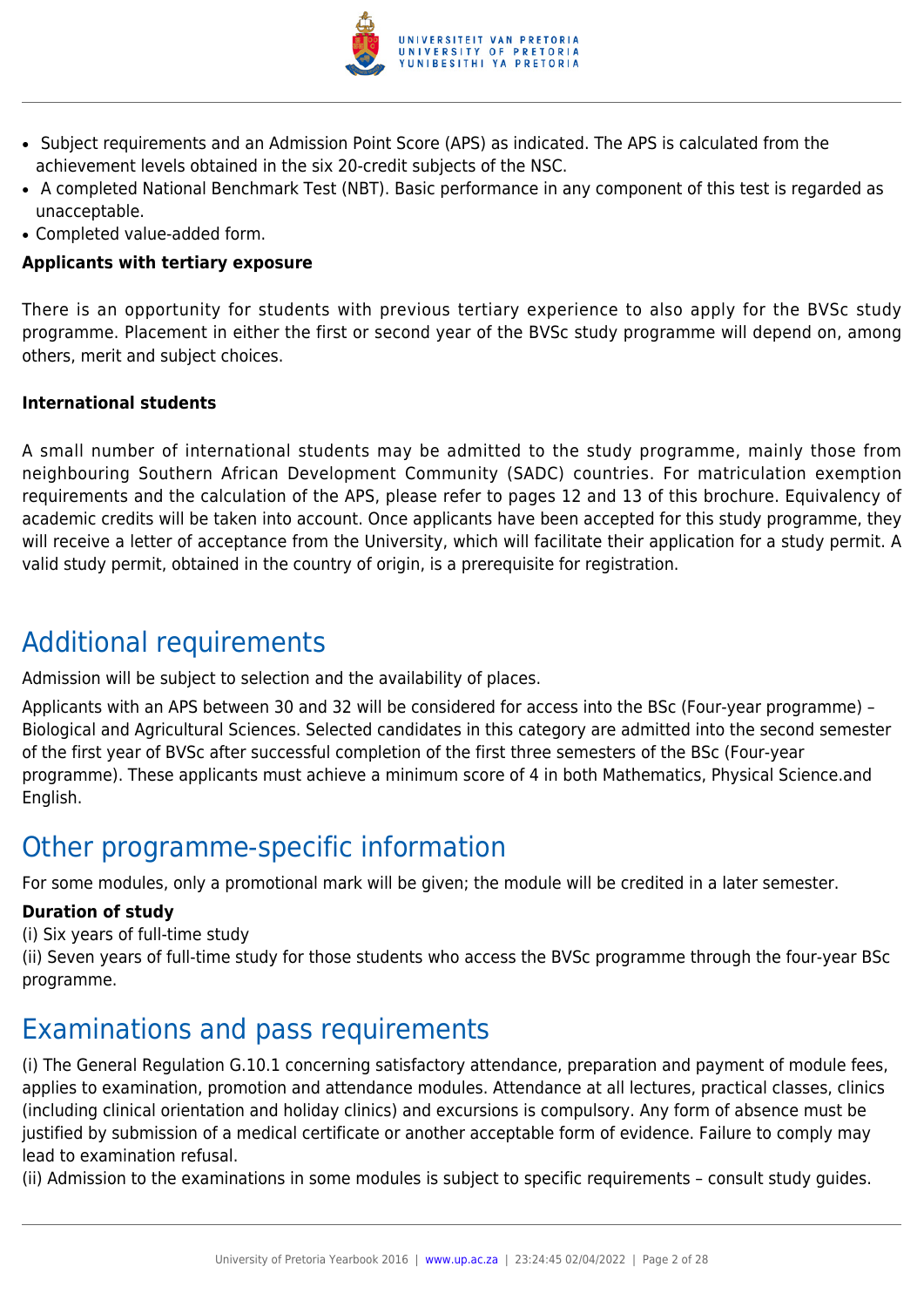

The weighting of semester/year marks in the calculation of the final mark shall be 50%.

(iii) A student is required to obtain a subminimum of 40% in the examination as well as a final mark of at least 50% to pass a module. A subminimum of 40% in subdivisions of theoretical and/or practical examinations may be required as stipulated by the Dean in consultation with the head of department concerned, and as set out in the annual study guide. In terms of the General Regulation G.10.4, a semester mark or year mark of at least 50% must be obtained in attendance modules. The stipulations of the General Regulations G.12.1 to G.12.5 also apply.

 A student must pass all the modules of the respective previous year of study in order to be promoted to the subsequent year of study, as well as to the clinical rotations. A single further examination will, however, be allowed for students who have only one of the following modules in the new programme outstanding at the end of the relevant academic year, provided the final mark is at least 40%:

- ANV 420 Anaesthesiology
- CLP 410 Clinical pathology
- GNS 320 General surgery
- VEM 210 Veterinary microbiology
- VIM 220 Veterinary immunology

(iv) A student who fails a module or modules in a year of study, has to repeat, subject to the stipulations of the General Regulations G.11.2 (a) to (c) and Regulation V.1(c)(ix), all the modules for that particular year of study, except modules which were passed with a final mark of at least 65%, for which full exemption is granted. Provisional exemption is granted for an examination module passed with a final combined mark of less than 65%. This implies that at least 80% of the practical periods have to be attended and that a year/semester mark of at least 50% has to be obtained through the completion of all scheduled assessments, tests, tasks, etc., in order to obtain exemption from the examination in those modules at the end of the repeat semester/year. Examinations are compulsory in all the modules previously failed, as well as in those modules in which exemption from the examination has not been obtained. If a student fails any of these examinations (or supplementary examination), he or she will not be allowed to continue their studies in the Faculty [see V.1(c)(x)].

(v) No limit is placed on the number of modules in which supplementary examinations may be done, except in the final year of study. The nature and date of supplementary examinations are determined by the Dean in consultation with the head of department.

(vi) A head of department may require from a student who has been admitted to a supplementary examination, to do additional prescribed work for a specified period of time before he or she may take the supplementary examination as approved by the Dean.

(vii) Subject to the General Regulation, G.12.4.3, a minimum of 50% is required to pass a supplementary examination. The semester or year mark is not taken into account.

(viii) In addition to the stipulations of the General Regulation, G.3.2(b), a student will not be allowed to repeat the same year of study more than once.

(ix) A student who has to discontinue his or her studies in terms of stipulations (v) and (ix) above, may request the Dean in writing to consider his or her application for readmission to the Faculty in terms of prescribed procedures as stipulated in Application of General Regulation G.3 and Faculty Regulation V.1.c(ix) in the Faculty of Veterinary Science, University of Pretoria as approved by the Faculty Board.

(x) Repetition of the final year of study: Students who have failed more than two modules at the time of the Examination Commission meeting, must repeat the final year of the curriculum with due cognisance of rule V.1(c)(v), unless the Dean decides otherwise.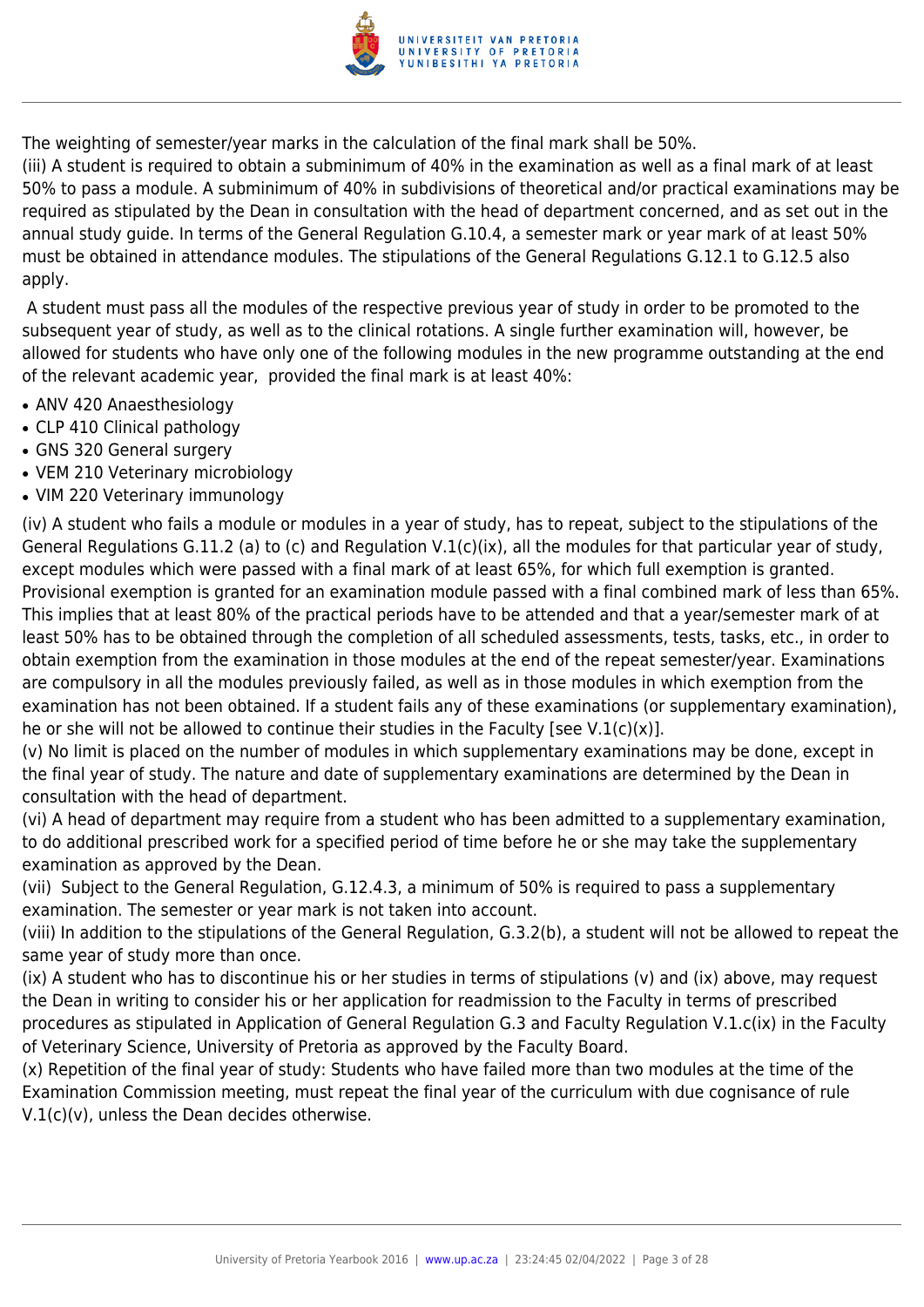

## Practical/clinical/internship information

## **Clinical experience (including practical work)**

Proof of satisfactory completion of prescribed clinical and practical components of the programme as prescribed below must be submitted to the Head: Student Administration of the Faculty, prior to the commencement of the final examinations. Failure to do so may lead to examination refusal.

In state control of stock diseases and administration: experience at an approved institution as approved by the Dean.

Practical and clinical experience at the Faculty and at approved private practices as well as other institutions as approved by the Dean.

## Pass with distinction

The BVSc degree is conferred with distinction on a student who has obtained at least 60% for each module during the last three years of study, and a cumulative average of at least 75% for all the modules in the final year of BVSc study.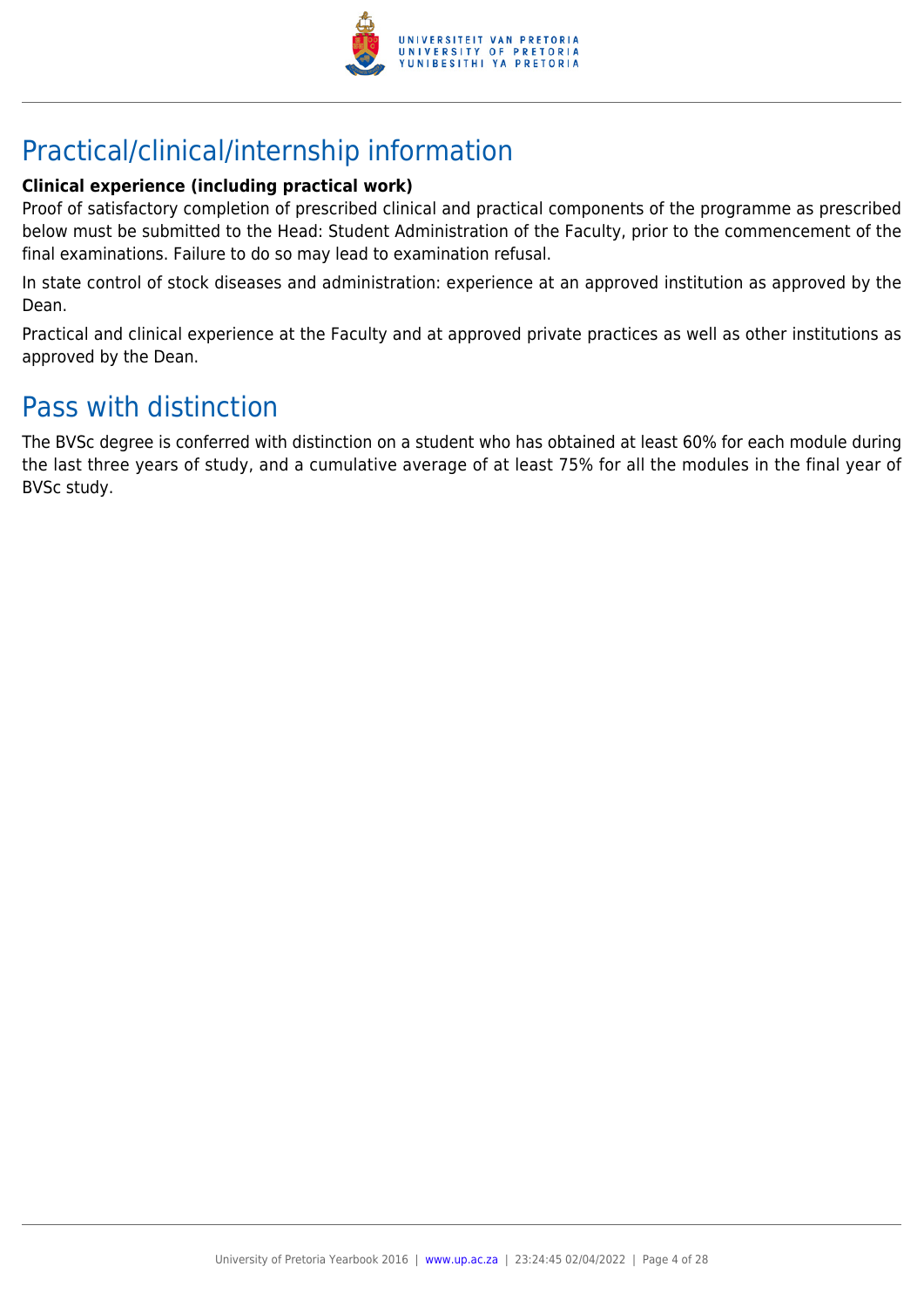

## Curriculum: Year 1

**Minimum credits: 146**

## **Fundamental modules**

## **Academic information management 101 (AIM 101)**

| <b>Module credits</b>         | 6.00                                                                                                                                                                                                                                                                                                                                                     |
|-------------------------------|----------------------------------------------------------------------------------------------------------------------------------------------------------------------------------------------------------------------------------------------------------------------------------------------------------------------------------------------------------|
| Service modules               | Faculty of Engineering, Built Environment and Information Technology<br><b>Faculty of Education</b><br>Faculty of Economic and Management Sciences<br><b>Faculty of Humanities</b><br>Faculty of Law<br><b>Faculty of Health Sciences</b><br>Faculty of Natural and Agricultural Sciences<br>Faculty of Theology<br><b>Faculty of Veterinary Science</b> |
| <b>Prerequisites</b>          | No prerequisites.                                                                                                                                                                                                                                                                                                                                        |
| <b>Contact time</b>           | 2 lectures per week                                                                                                                                                                                                                                                                                                                                      |
| Language of tuition           | Both Afr and Eng                                                                                                                                                                                                                                                                                                                                         |
| <b>Academic organisation</b>  | <b>Information Science</b>                                                                                                                                                                                                                                                                                                                               |
| <b>Period of presentation</b> | Semester 1                                                                                                                                                                                                                                                                                                                                               |

#### **Module content**

Find, evaluate, process, manage and present information resources for academic purposes using appropriate technology. Apply effective search strategies in different technological environments. Demonstrate the ethical and fair use of information resources. Integrate 21st-century communications into the management of academic information.

## **Language and study skills 110 (LST 110)**

| <b>Module credits</b>         | 6.00                                                                                 |
|-------------------------------|--------------------------------------------------------------------------------------|
| <b>Service modules</b>        | Faculty of Natural and Agricultural Sciences<br><b>Faculty of Veterinary Science</b> |
| <b>Prerequisites</b>          | No prerequisites.                                                                    |
| <b>Contact time</b>           | 2 lectures per week                                                                  |
| <b>Language of tuition</b>    | English                                                                              |
| <b>Academic organisation</b>  | Unit for Academic Literacy                                                           |
| <b>Period of presentation</b> | Semester 1                                                                           |

#### **Module content**

The module aims to equip students with the ability to cope with the reading and writing demands of scientific disciplines.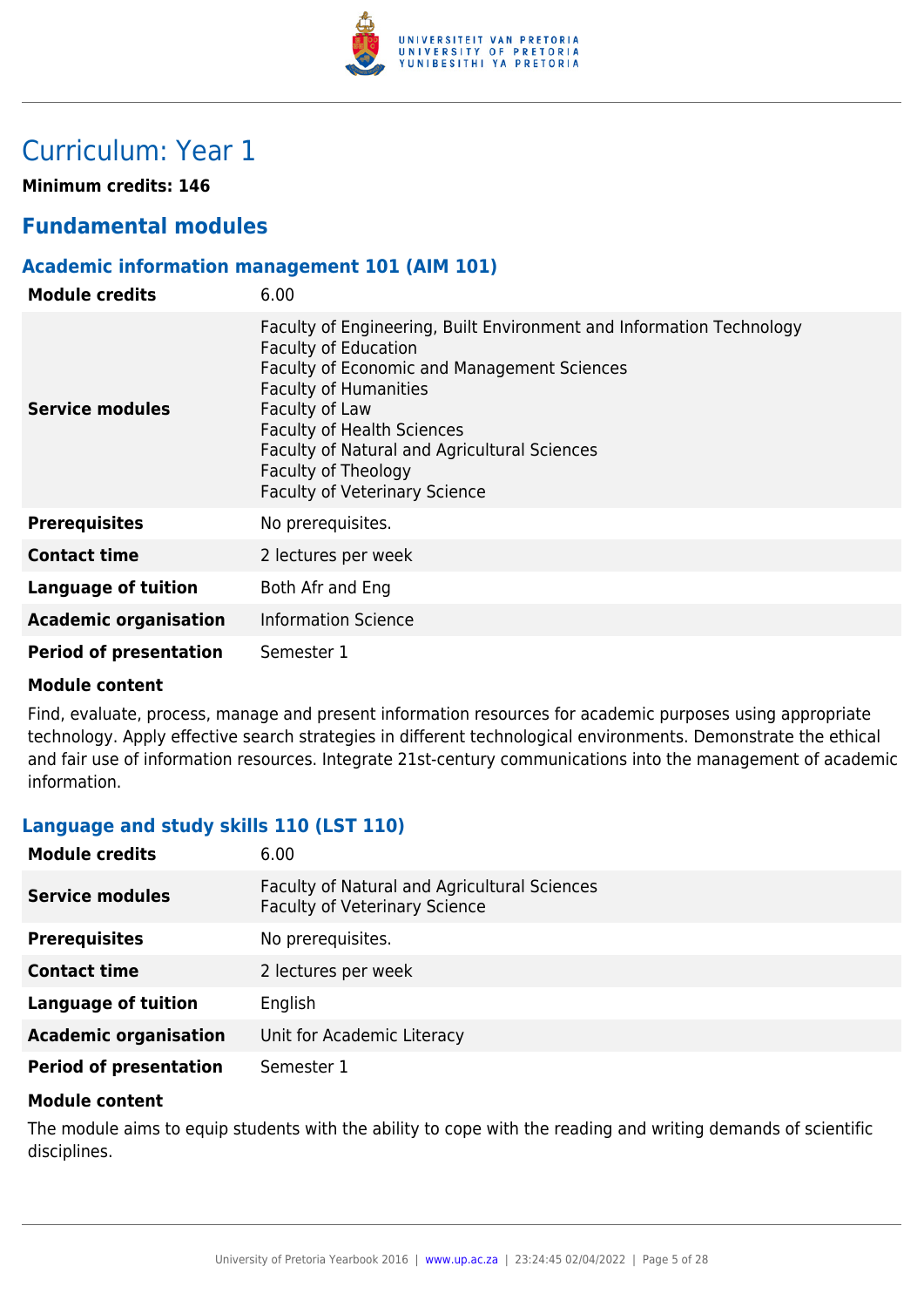

## **Academic orientation 108 (UPO 108)**

| <b>Module credits</b>         | 0.00                 |
|-------------------------------|----------------------|
| Language of tuition           | Double Medium        |
| <b>Academic organisation</b>  | Vet Sc Dean's Office |
| <b>Period of presentation</b> | Year                 |

## **Core modules**

## **Biometry 120 (BME 120)**

| <b>Module credits</b>         | 16.00                                                                                                                                                        |
|-------------------------------|--------------------------------------------------------------------------------------------------------------------------------------------------------------|
| Service modules               | Faculty of Engineering, Built Environment and Information Technology<br>Faculty of Natural and Agricultural Sciences<br><b>Faculty of Veterinary Science</b> |
| <b>Prerequisites</b>          | At least 4 (50-59%) in Mathematics in the Grade 12 examination, or at least 50%<br>in both Statistics 113, 123                                               |
| <b>Contact time</b>           | 1 practical per week, 4 lectures per week                                                                                                                    |
| <b>Language of tuition</b>    | Both Afr and Eng                                                                                                                                             |
| <b>Academic organisation</b>  | <b>Statistics</b>                                                                                                                                            |
| <b>Period of presentation</b> | Semester 2                                                                                                                                                   |

#### **Module content**

Simple statistical analysis: Data collection and analysis: Samples, tabulation, graphical representation, describing location, spread and skewness. Introductory probability and distribution theory. Sampling distributions and the central limit theorem. Statistical inference: Basic principles, estimation and testing in the one- and two-sample cases (parametric and non-parametric). Introduction to experimental design. One- and twoway designs, randomised blocks. Multiple statistical analysis: Bivariate data sets: Curve fitting (linear and non-linear), growth curves. Statistical inference in the simple regression case. Categorical analysis: Testing goodness of fit and contingency tables. Multiple regression and correlation: Fitting and testing of models. Residual analysis. Computer literacy: Use of computer packages in data analysis and report writing.

## **General chemistry 117 (CMY 117)**

| <b>Module credits</b>        | 16.00                                                                                                                                                                            |
|------------------------------|----------------------------------------------------------------------------------------------------------------------------------------------------------------------------------|
| <b>Service modules</b>       | Faculty of Engineering, Built Environment and Information Technology<br><b>Faculty of Education</b><br><b>Faculty of Health Sciences</b><br><b>Faculty of Veterinary Science</b> |
| <b>Prerequisites</b>         | Final Grade 12 marks of at least 60% for Mathematics and 60% for Physical<br>Sciences.                                                                                           |
| <b>Contact time</b>          | 1 practical per week, 4 lectures per week                                                                                                                                        |
| <b>Language of tuition</b>   | Both Afr and Eng                                                                                                                                                                 |
| <b>Academic organisation</b> | Chemistry                                                                                                                                                                        |
|                              |                                                                                                                                                                                  |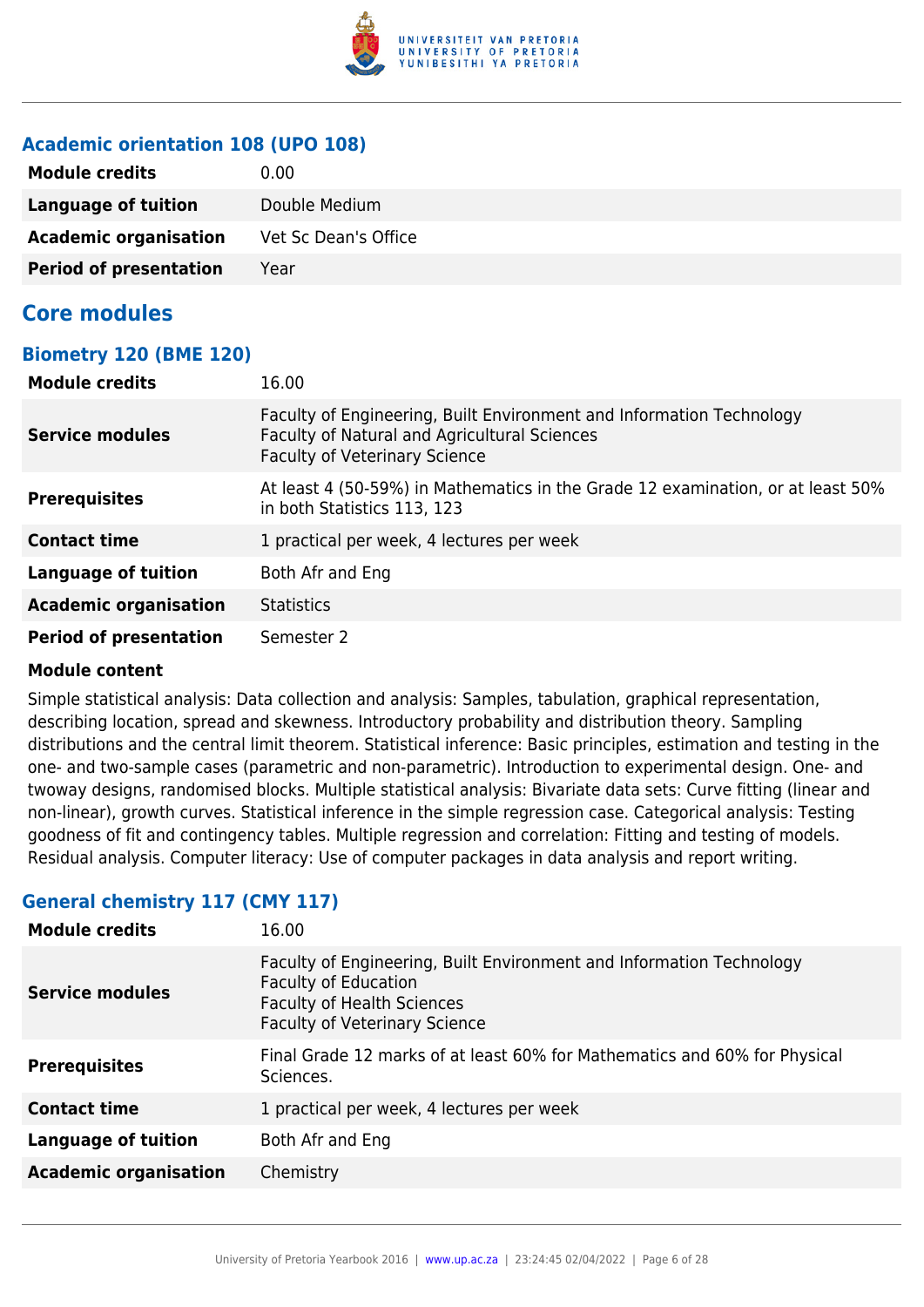

#### **Period of presentation** Semester 1

#### **Module content**

General introduction to inorganic, analytical and physical chemistry. Atomic structure and periodicity. Molecular structure and chemical bonding using the VSEOR model. Nomenclature of iorganic ions and compounds. Classification of reactions: precipitation, acid-base, redox reactions and gas-forming reactions. Mole concept and stoichiometric calculations concerning chemical formulas and chemical reactions. Principles of reactivity: energy and chemical reactions. Physical behaviour gases, liquids, solids and solutions and the role of intermolecular forces. Rate of reactions: Introduction to chemical kinetics.

## **General chemistry 127 (CMY 127)**

| <b>Module credits</b>         | 16.00                                                                                                                                                                            |
|-------------------------------|----------------------------------------------------------------------------------------------------------------------------------------------------------------------------------|
| <b>Service modules</b>        | Faculty of Engineering, Built Environment and Information Technology<br><b>Faculty of Education</b><br><b>Faculty of Health Sciences</b><br><b>Faculty of Veterinary Science</b> |
| <b>Prerequisites</b>          | Natural and Agricultural Sciences students: CMY 117 GS or CMY 154 GS Health<br>Sciences students: none                                                                           |
| <b>Contact time</b>           | 1 practical per week, 4 lectures per week                                                                                                                                        |
| <b>Language of tuition</b>    | Both Afr and Eng                                                                                                                                                                 |
| <b>Academic organisation</b>  | Chemistry                                                                                                                                                                        |
| <b>Period of presentation</b> | Semester 2                                                                                                                                                                       |

#### **Module content**

Theory: General physical-analytical chemistry: Physical behaviour of gases, liquids and solids, intermolecular forces, solutions. Principles of reactivity: energy and chemical reactions, entropy and free energy, electrochemistry. Organic chemistry: Structure (bonding), nomenclature, isomerism, introductory stereochemistry, introduction to chemical reactions and chemical properties of organic compounds and biological compounds, i.e. carbohydrates and amino acids. Practical: Molecular structure (model building), synthesis and properties of simple organic compounds.

#### **Introductory genetics 161 (GTS 161)**

| <b>Module credits</b>         | 8.00                                                                                                                                        |
|-------------------------------|---------------------------------------------------------------------------------------------------------------------------------------------|
| <b>Service modules</b>        | Faculty of Engineering, Built Environment and Information Technology<br><b>Faculty of Education</b><br><b>Faculty of Veterinary Science</b> |
| <b>Prerequisites</b>          | <b>MLB 111 GS</b>                                                                                                                           |
| <b>Contact time</b>           | fortnightly practicals, 2 lectures per week                                                                                                 |
| Language of tuition           | Both Afr and Eng                                                                                                                            |
| <b>Academic organisation</b>  | Genetics                                                                                                                                    |
| <b>Period of presentation</b> | Semester 2                                                                                                                                  |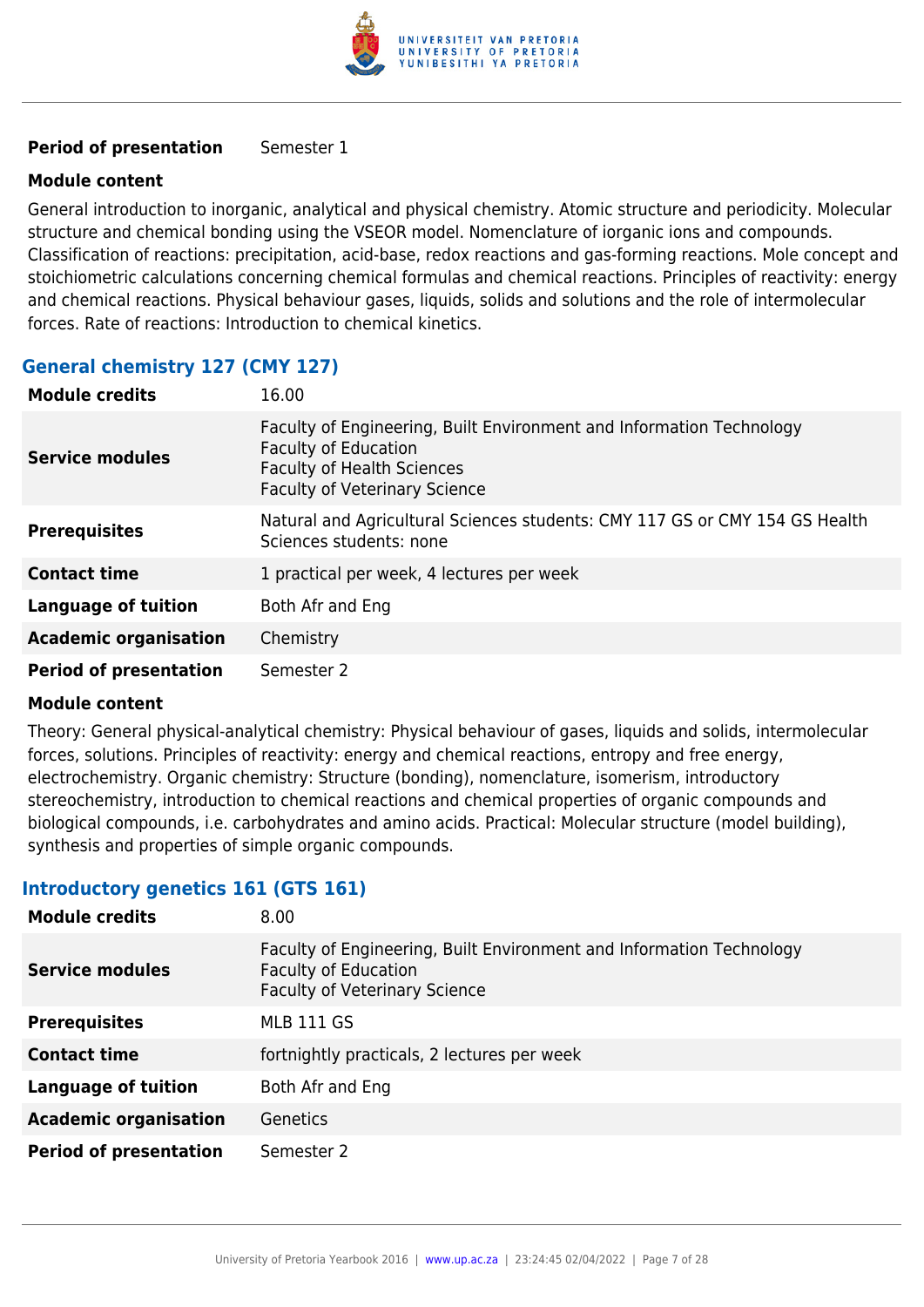

Chromosomes and cell division. Principles of Mendelian inheritance: locus and alleles, dominance interactions and epistasis. Probability studies. Sex determination and sex linked traits. Pedigree analysis. Extranuclear inheritance. Genetic linkage and chromosome mapping. Chromosome variation.

## **Molecular and cell biology 111 (MLB 111)**

| <b>Module credits</b>         | 16.00                                                                                                                                                                            |
|-------------------------------|----------------------------------------------------------------------------------------------------------------------------------------------------------------------------------|
| Service modules               | Faculty of Engineering, Built Environment and Information Technology<br><b>Faculty of Education</b><br><b>Faculty of Health Sciences</b><br><b>Faculty of Veterinary Science</b> |
| <b>Prerequisites</b>          | Refer to Regulation 1.2: A candidate who has passed Mathematics with at least<br>50% in the Grade 12 examination                                                                 |
| <b>Contact time</b>           | 4 lectures per week, 1 practical per week                                                                                                                                        |
| <b>Language of tuition</b>    | Both Afr and Eng                                                                                                                                                                 |
| <b>Academic organisation</b>  | Genetics                                                                                                                                                                         |
| <b>Period of presentation</b> | Semester 1                                                                                                                                                                       |

#### **Module content**

Introductory study of the ultra structure, function and composition of representative cells and cell components. General principles of cell metabolism, molecular genetics, cell growth, cell division and differentiation.

## **Medical terminology 180 (MTL 180)**

| <b>Module credits</b>         | 12.00                                                                                                                     |
|-------------------------------|---------------------------------------------------------------------------------------------------------------------------|
| <b>Service modules</b>        | <b>Faculty of Health Sciences</b><br>Faculty of Natural and Agricultural Sciences<br><b>Faculty of Veterinary Science</b> |
| <b>Prerequisites</b>          | No prerequisites.                                                                                                         |
| <b>Contact time</b>           | 2 lectures per week                                                                                                       |
| <b>Language of tuition</b>    | Double Medium                                                                                                             |
| <b>Academic organisation</b>  | Ancient Languages and Cultures                                                                                            |
| <b>Period of presentation</b> | Semester 1 and Semester 2                                                                                                 |

#### **Module content**

The acquisition of a basic medical orientated vocabulary compiled from Latin and Greek stem forms combined with prefixes and suffixes derived from those languages. The manner in which the meanings of medical terms can be determined by analysing the terms into their recognisable meaningful constituent parts, is taught and exercised. The functional use of medical terms in context as practical outcome of terminological application is continually attended to.

#### **Physics for biology students 131 (PHY 131)**

**Module credits** 16.00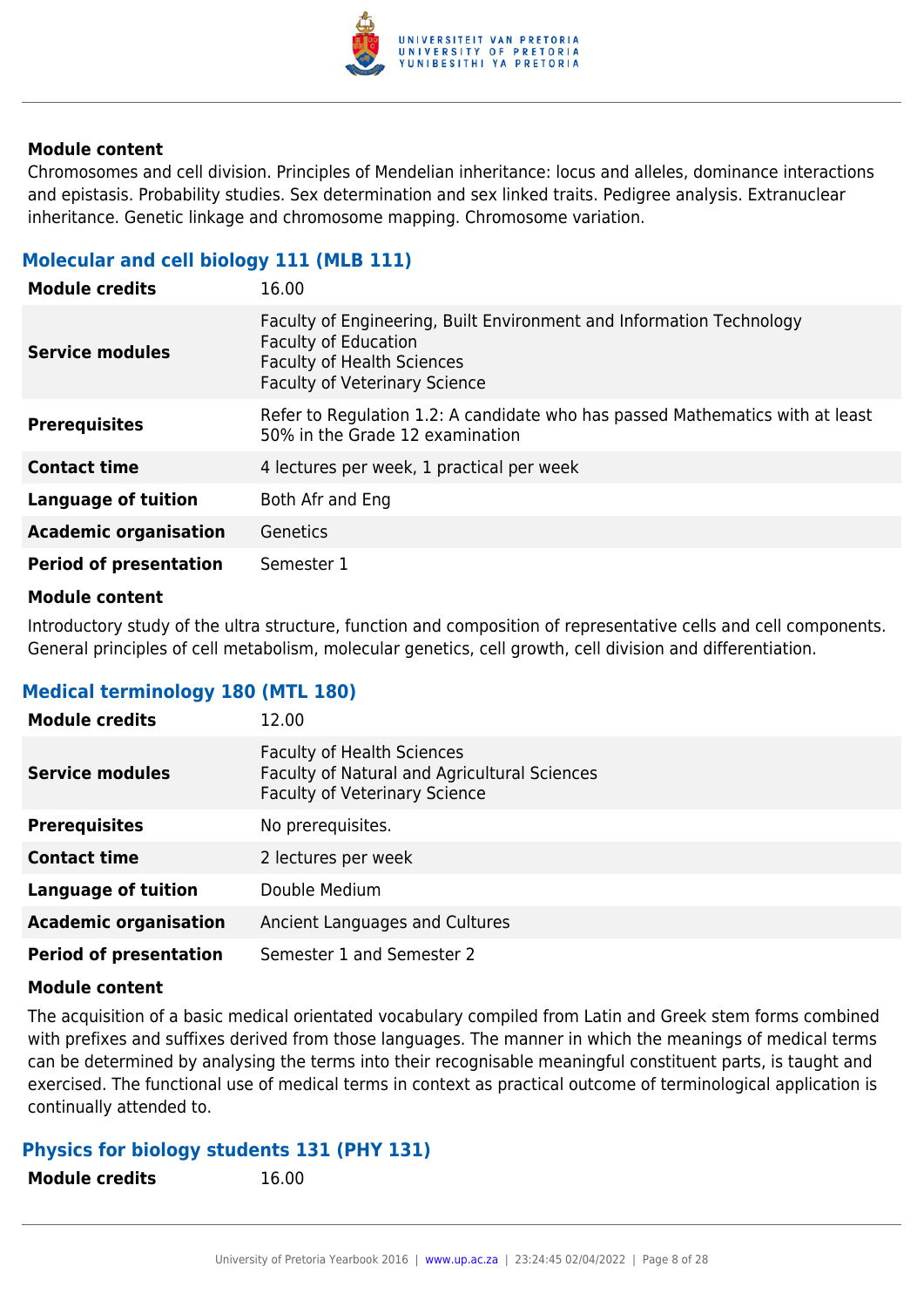

| <b>Service modules</b>        | <b>Faculty of Education</b><br><b>Faculty of Health Sciences</b><br><b>Faculty of Veterinary Science</b>           |
|-------------------------------|--------------------------------------------------------------------------------------------------------------------|
| <b>Prerequisites</b>          | Refer to Regulation 1.2: A candidate must have passed Mathematics with at least<br>50% in the Grade 12 examination |
| <b>Contact time</b>           | 1 practical per week, 4 lectures per week, 1 discussion class per week                                             |
| <b>Language of tuition</b>    | Both Afr and Eng                                                                                                   |
| <b>Academic organisation</b>  | Physics                                                                                                            |
| <b>Period of presentation</b> | Semester 1                                                                                                         |

Units, vectors, one dimensional kinematics, dynamics, work, equilibrium, sound, liquids, heat, thermodynamic processes, electric potential and capacitance, direct current and alternating current, optics, modern physics, radio activity.

#### **Mathematics 134 (WTW 134)**

| <b>Module credits</b>         | 16.00                                                                                                                                       |
|-------------------------------|---------------------------------------------------------------------------------------------------------------------------------------------|
| <b>Service modules</b>        | Faculty of Engineering, Built Environment and Information Technology<br><b>Faculty of Education</b><br><b>Faculty of Veterinary Science</b> |
| <b>Prerequisites</b>          | Refer to Regulation 1.2: At least 50% for Mathematics in the Grade 12<br>examination.                                                       |
| <b>Contact time</b>           | 4 lectures per week, 1 tutorial per week                                                                                                    |
| Language of tuition           | Both Afr and Eng                                                                                                                            |
| <b>Academic organisation</b>  | <b>Mathematics and Applied Maths</b>                                                                                                        |
| <b>Period of presentation</b> | Semester 1                                                                                                                                  |

#### **Module content**

\*Students will not be credited for more than one of the following modules for their degree: WTW 134, WTW 165, WTW 114, WTW 158. WTW 134 does not lead to admission to Mathematics at 200 level and is intended for students who require Mathematics at 100 level only. WTW 134 is offered as WTW 165 in the second semester only to students who have applied in the first semester of the current year for the approximately 65 MBChB, or the 5-6 BChD places becoming available in the second semester and who were therefore enrolled for MGW 112 in the first semester of the current year. Functions, derivatives, interpretation of the derivative, rules of differentiation, applications of differentiation, integration, interpretation of the definite integral, applications of integration. Matrices, solutions of systems of equations. All topics are studied in the context of applications.

#### **Animal diversity 161 (ZEN 161)**

| <b>Module credits</b>  | 8.00                                                         |
|------------------------|--------------------------------------------------------------|
| <b>Service modules</b> | Faculty of Education<br><b>Faculty of Veterinary Science</b> |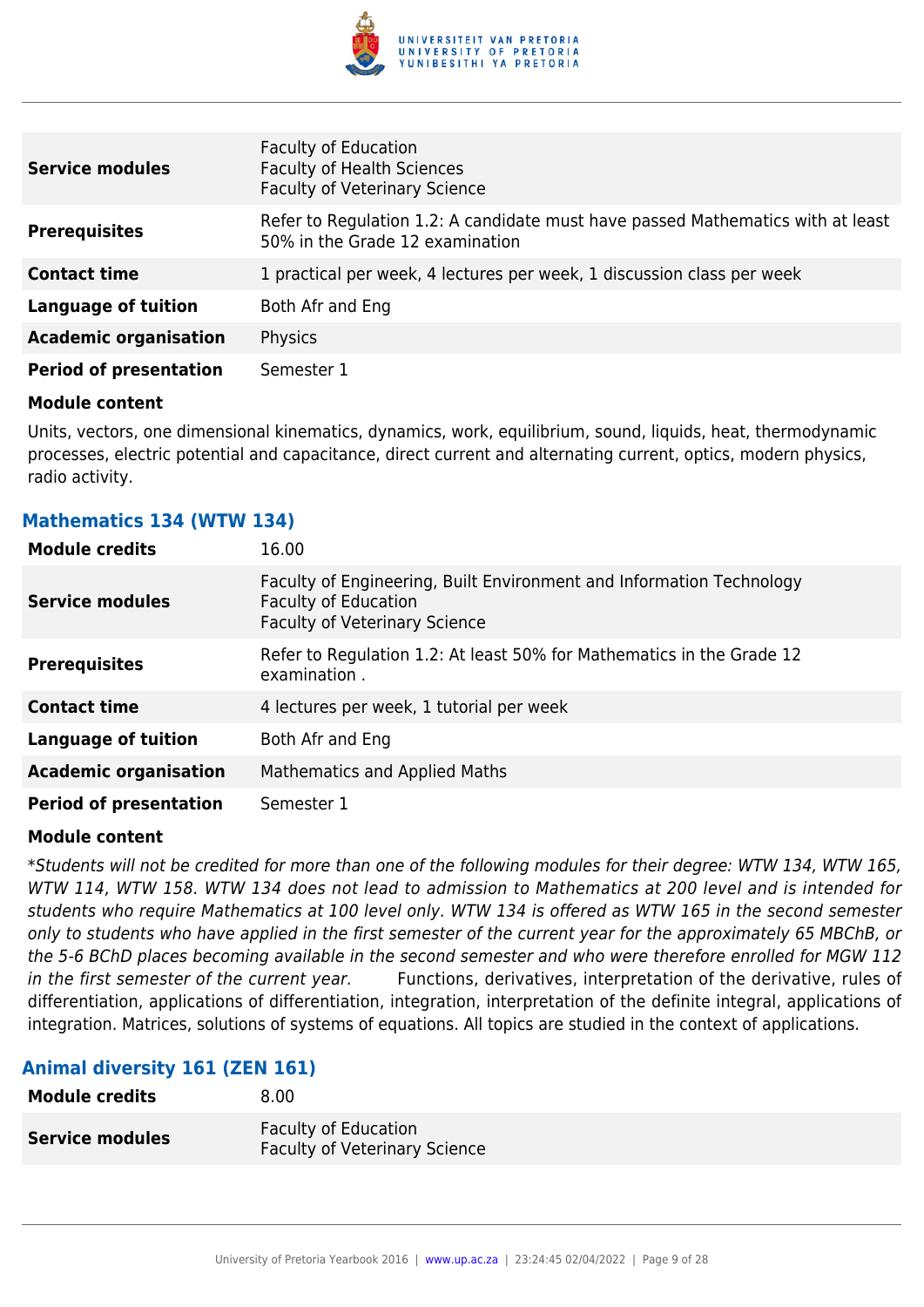

| <b>Prerequisites</b>          | MLB 111 GS or TDH                           |
|-------------------------------|---------------------------------------------|
| <b>Contact time</b>           | 2 lectures per week, fortnightly practicals |
| Language of tuition           | Both Afr and Eng                            |
| <b>Academic organisation</b>  | Zoology and Entomology                      |
| <b>Period of presentation</b> | Semester 2                                  |

Animal classification, phylogeny, organization and terminology. Evolution of the various animal phyla, morphological characteristics and life cycles of parasitic and non-parasitic animals. Structure and function of reproductive, respiratory, excretory, circulatory and digestive systems.

## **Veterinary professional life 120 (VPL 120)**

| <b>Module credits</b>         | 3.00                                |
|-------------------------------|-------------------------------------|
| <b>Prerequisites</b>          | No prerequisites.                   |
| <b>Contact time</b>           | 2 lectures per week                 |
| Language of tuition           | English                             |
| <b>Academic organisation</b>  | <b>Veterinary Tropical Diseases</b> |
| <b>Period of presentation</b> | Semester 2                          |

#### **Module content**

The focus of the five-year programme on veterinary professional life is on professional and competency development. It also aims to contribute to the development of competencies to enable veterinarians to be consummate professionals capable of dealing with the diverse challenges of professional and everyday life. The VPL 120 module specifically aims to expose students to the diversity of opportunities and career paths in the veterinary profession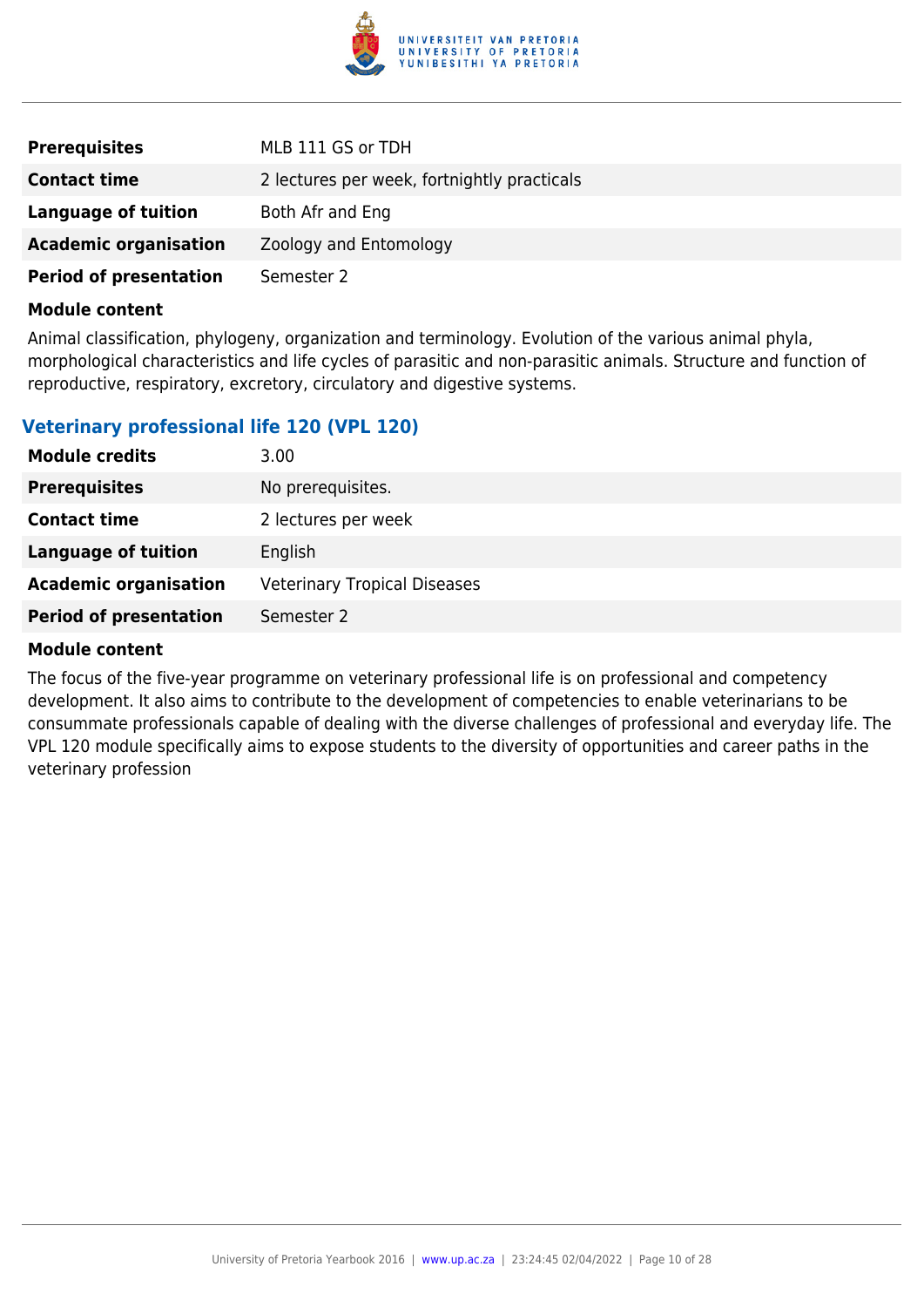

## Curriculum: Year 2

**Minimum credits: 149**

## **Core modules**

## **Veterinary ethology and genetics 200 (VET 200)**

| <b>Module credits</b>         | 23.00                                 |
|-------------------------------|---------------------------------------|
| <b>Prerequisites</b>          | No prerequisites.                     |
| <b>Contact time</b>           | 3 lectures per week, 4 times per year |
| <b>Language of tuition</b>    | English                               |
| <b>Academic organisation</b>  | <b>Production Animal Studies</b>      |
| <b>Period of presentation</b> | Year                                  |
|                               |                                       |

## **Module content**

The impact of genetics on function and management of key domestic species, husbandry of and common procedures performed on key domestic species, behavioural principles of key domestic species, handling skills for key domestic animals, aspects of animal welfare.

## **Animal science 210 (VKU 210)**

| <b>Module credits</b>         | 12.00                                     |
|-------------------------------|-------------------------------------------|
| <b>Service modules</b>        | <b>Faculty of Veterinary Science</b>      |
| <b>Contact time</b>           | 2 lectures per week, 1 practical per week |
| Language of tuition           | English                                   |
| <b>Academic organisation</b>  | Animal and Wildlife Sciences              |
| <b>Period of presentation</b> | Semester 1                                |

#### **Module content**

Origin and domestication of farm and companion animals. The ecological environment in which animal production and development is practised. Animal ecological factors that influence regional classification. Livestock species, breeds and breed characterisation and genetic variation. Basic principles of nutrition, physiology, breeding and production. Applied principles of livestock production, production management and systems (large livestock, small stock, pigs and poultry), organisation of the livestock industry and relevant legislation. Animal handling. Practical work includes identification and classification of different breeds of livestock, as well as the general care and handling of farm stock.

## **Animal science 220 (VKU 220)**

| Module credits         | 12.00                                     |
|------------------------|-------------------------------------------|
| <b>Service modules</b> | <b>Faculty of Veterinary Science</b>      |
| <b>Prerequisites</b>   | VKU 210 GS of TDH                         |
| <b>Contact time</b>    | 1 practical per week, 2 lectures per week |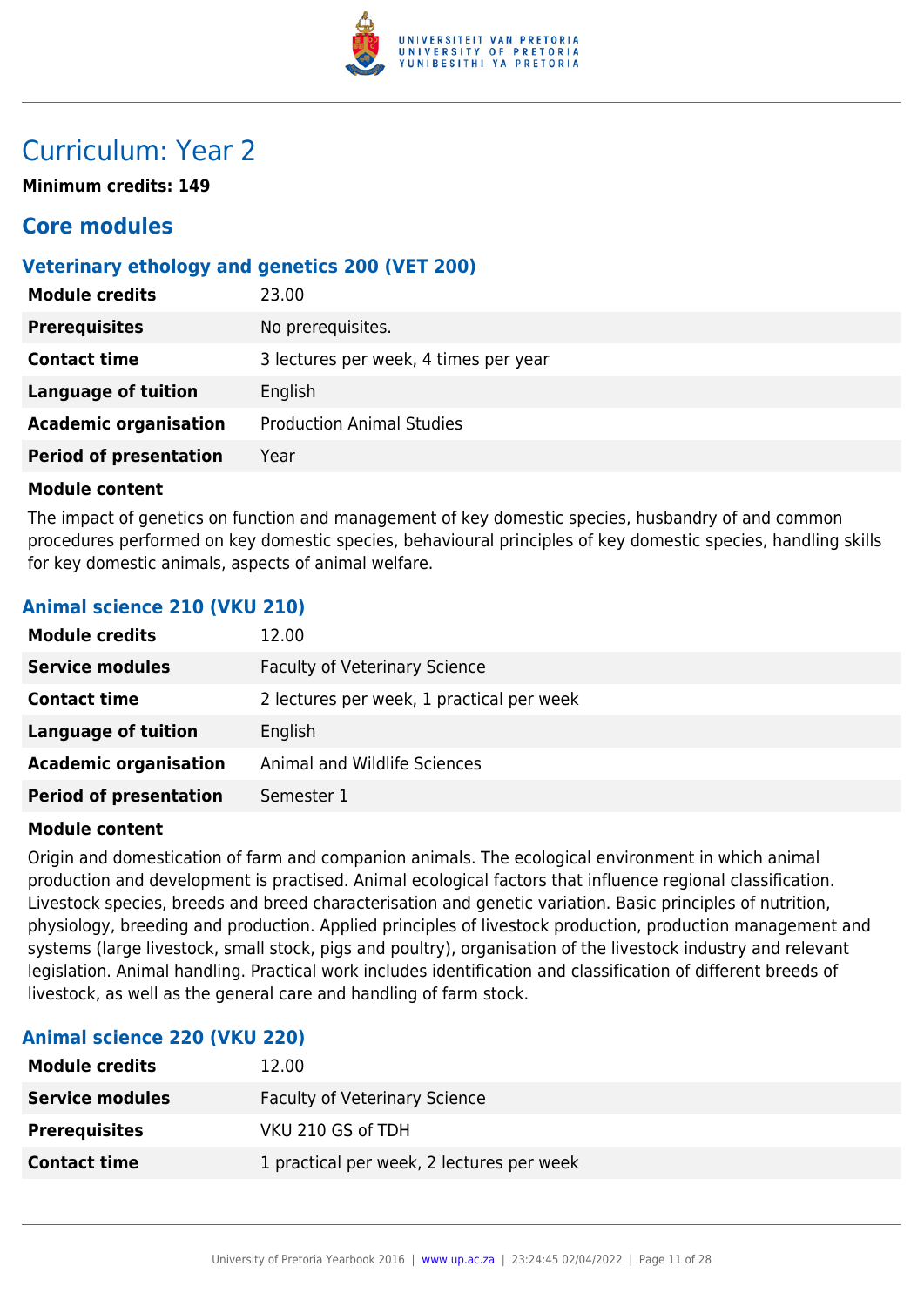

| Language of tuition           | English                      |
|-------------------------------|------------------------------|
| <b>Academic organisation</b>  | Animal and Wildlife Sciences |
| <b>Period of presentation</b> | Quarter 2                    |

Livestock ecology, interaction between genotype and environment. Production regions and systems. Animal ecological factors that influence regional classification. Animal ecological factors to be considered in production factors, planning and management of different livestock production systems. Applied principles of livestock production, production management and systems (large livestock, small stock, pigs and poultry).Conservation farming and adapted farming and management systems; environmental conservation. Practical work will consist of compulsory farm practical during vacation after the 1st year and or during the 2nd year of studyin order to understand different animal production systems as well as the general care and handling of farm stock.

#### **Animal science 222 (VKU 222)**

| <b>Module credits</b>         | 6.00                                 |
|-------------------------------|--------------------------------------|
| <b>Service modules</b>        | <b>Faculty of Veterinary Science</b> |
| <b>Prerequisites</b>          | No prerequisites.                    |
| <b>Contact time</b>           | 2 lectures per week                  |
| <b>Language of tuition</b>    | English                              |
| <b>Academic organisation</b>  | Animal and Wildlife Sciences         |
| <b>Period of presentation</b> | Semester 2                           |

#### **Module content**

The chemical composition of fodder. Digestive processes and the digestibility of fodder. The nutrition and nutritional requirements of farm stock. Basic composition of rations. Intensive and extensive feeding.

#### **Basic principles of pasture science 253 (WDE 253)**

| <b>Module credits</b>         | 18.00                                |
|-------------------------------|--------------------------------------|
| <b>Service modules</b>        | <b>Faculty of Veterinary Science</b> |
| <b>Prerequisites</b>          | No prerequisites.                    |
| Language of tuition           | English                              |
| <b>Academic organisation</b>  | Plant Production and Soil Sc         |
| <b>Period of presentation</b> | Semester 1                           |

#### **Module content**

The influence of biotic and abiotic factors on the productivity of different strata and components of natural and planted pastures. This will enable the student to understand the management, production, appropriate and optimal utilisation as well as the conservation of these pastures. These principles can be used to ensure sustainable animal production and health.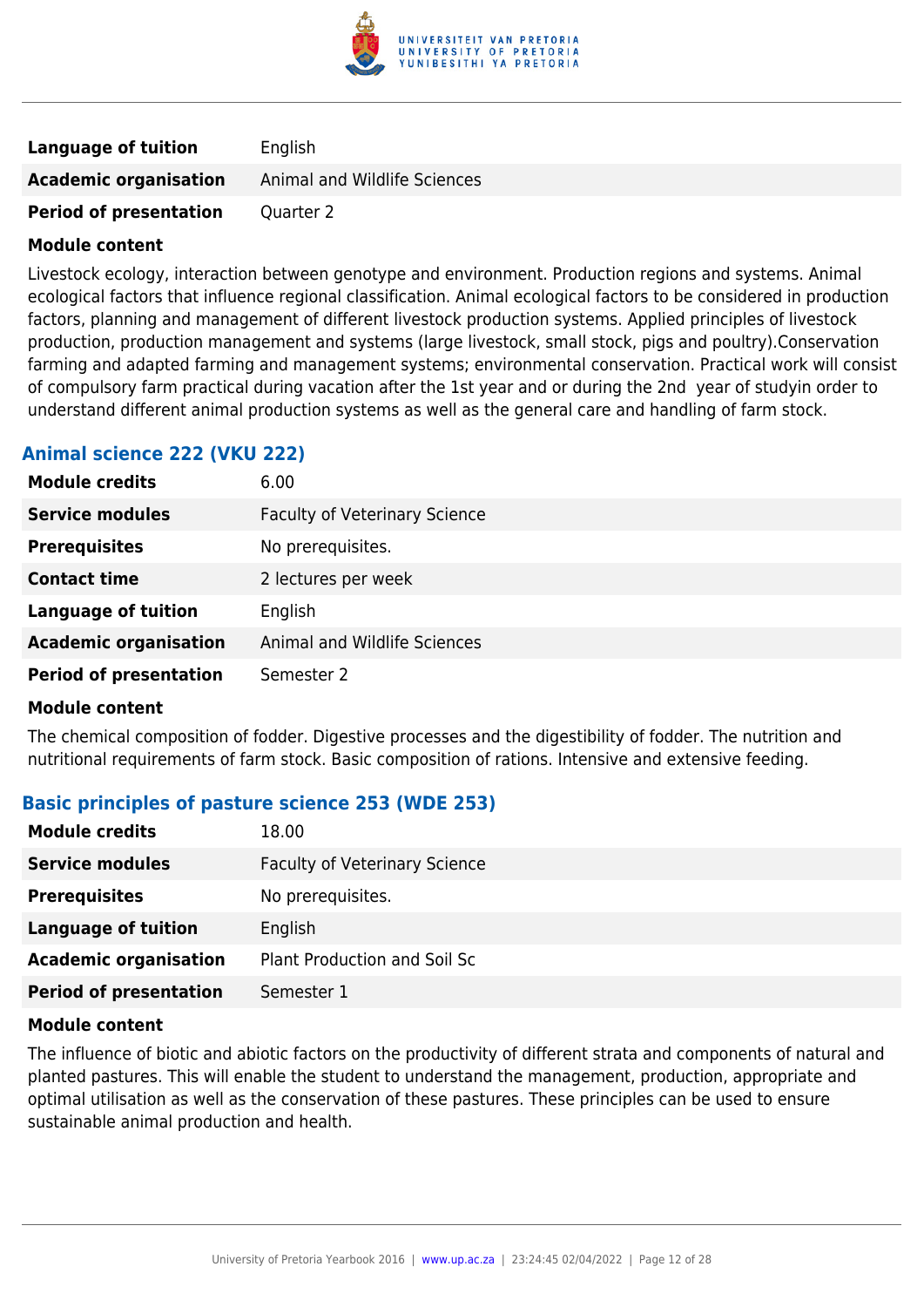

#### **Veterinary comparative anatomy 200 (VCA 200)**

| <b>Module credits</b>         | 38.00                                                             |
|-------------------------------|-------------------------------------------------------------------|
| <b>Prerequisites</b>          | No prerequisites.                                                 |
| <b>Contact time</b>           | Semester 1: 9 lectures per week, Semester 2: 11 lectures per week |
| Language of tuition           | English                                                           |
| <b>Academic organisation</b>  | Anatomy and Physiology                                            |
| <b>Period of presentation</b> | Year                                                              |

#### **Module content**

Anatomical terminology, early embryonic development, central and autonomic nervous systems, cutaneous appendages and musculature, thoracic limb, pelvis, pelvic limb and the head of the major domestic species. Basic avian anatomy.

#### **Veterinary physiology and histology 200 (VPH 200)**

| <b>Module credits</b>         | 33.00                                                            |
|-------------------------------|------------------------------------------------------------------|
| <b>Prerequisites</b>          | No prerequisites.                                                |
| <b>Contact time</b>           | Semester 2: 9 lectures per week, Semester 1: 8 lectures per week |
| <b>Language of tuition</b>    | English                                                          |
| <b>Academic organisation</b>  | Anatomy and Physiology                                           |
| <b>Period of presentation</b> | Year                                                             |

#### **Module content**

The light microscope, structure and function of cells and tissues, the endocrine system, the nervous system, the integument, muscle structure and function, haematology, the cardiovascular system, the respiratory system, metabolic pathways and the digestive system, the urinary system, the reproductive system, basic avian physiology and thermoregulation.

#### **Veterinary professional life 200 (VPL 200)**

| <b>Module credits</b>         | 7.00                                |
|-------------------------------|-------------------------------------|
| <b>Prerequisites</b>          | No prerequisites.                   |
| <b>Contact time</b>           | 9 lectures per week over 4 days     |
| Language of tuition           | English                             |
| <b>Academic organisation</b>  | <b>Veterinary Tropical Diseases</b> |
| <b>Period of presentation</b> | Year                                |

#### **Module content**

Information management, societal roles and responsibilities of veterinarians, cultural diversity and group skills, leadership, stress management.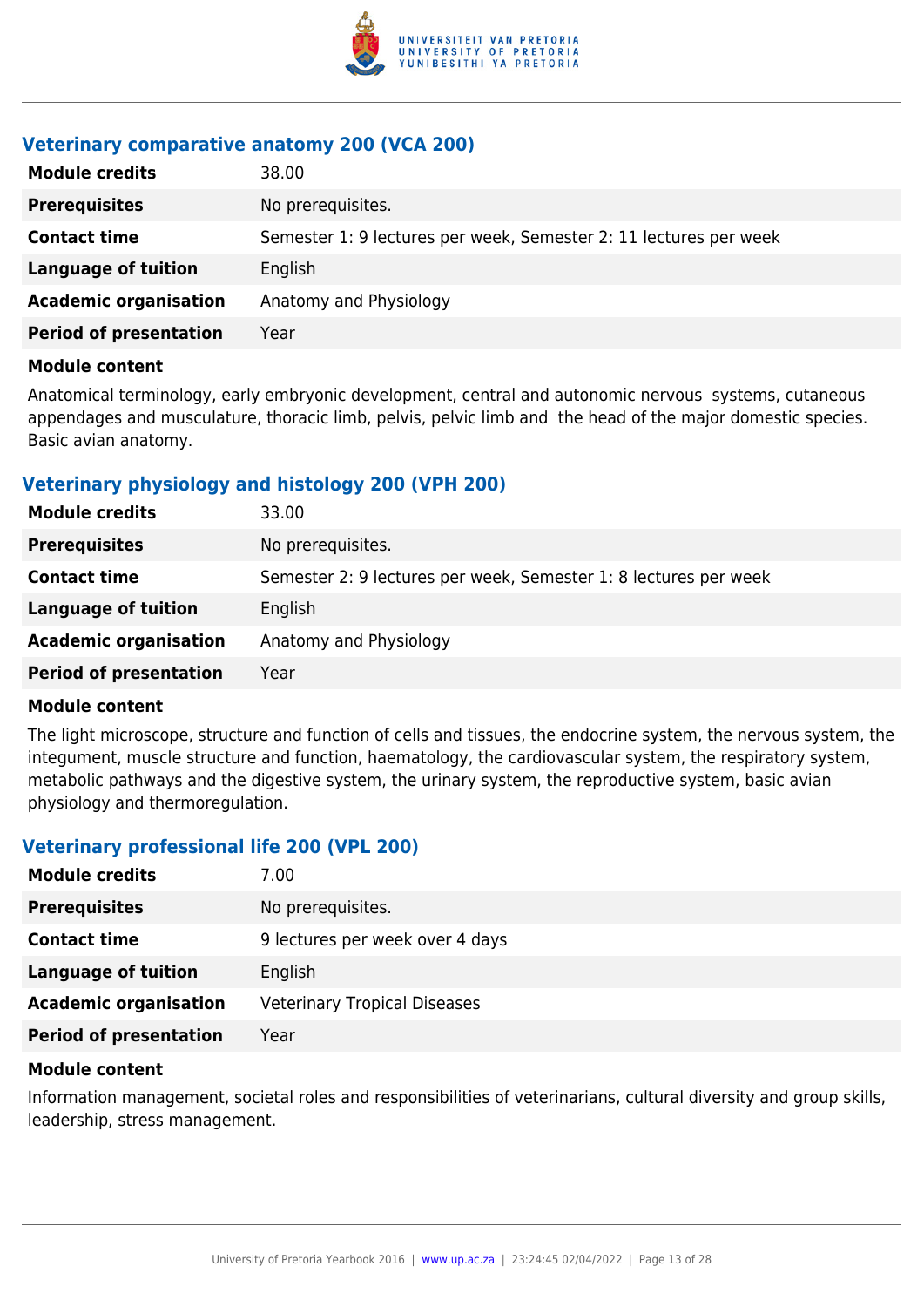

## **Veterinary immunology 220 (VIM 220)**

| <b>Module credits</b>         | 6.00                                      |
|-------------------------------|-------------------------------------------|
| <b>Prerequisites</b>          | No prerequisites.                         |
| <b>Contact time</b>           | 6 lectures per day over 7 days, 1 seminar |
| <b>Language of tuition</b>    | English                                   |
| <b>Academic organisation</b>  | <b>Veterinary Tropical Diseases</b>       |
| <b>Period of presentation</b> | Semester 2                                |

#### **Module content**

Overview of the immune system, structure of antibodies, biosynthesis of immunoglobulins, antigen-receptor interaction, complement, humoral immune response, cellular immune response, selected immunodiagnostic techniques, vaccinology , basic principles of immunity to infectious and parasitic diseases.

## **Veterinary microbiology 210 (VEM 210)**

| <b>Module credits</b>         | 6.00                                                                                                |
|-------------------------------|-----------------------------------------------------------------------------------------------------|
| <b>Prerequisites</b>          | No prerequisites.                                                                                   |
| <b>Contact time</b>           | 8 discussion per day over 1 day, 2 discussion per day over 1 day, 2 lectures per<br>day over 4 days |
| Language of tuition           | English                                                                                             |
| <b>Academic organisation</b>  | <b>Veterinary Tropical Diseases</b>                                                                 |
| <b>Period of presentation</b> | Semester 1                                                                                          |

#### **Module content**

General introduction to microbiology, bacteriology and mycoplasmology, pathogenesis of bacterial and mycoplasmal infections, rickettsiales and pathogenesis of infection, chlamydiales and pathogenesis of infection, general introduction to fungi and pathogenesis of infection, general introduction to viruses and pathogenesis of infection, laboratory diagnosis of infectious diseases, normal flora of selected organ systems in domestic animals.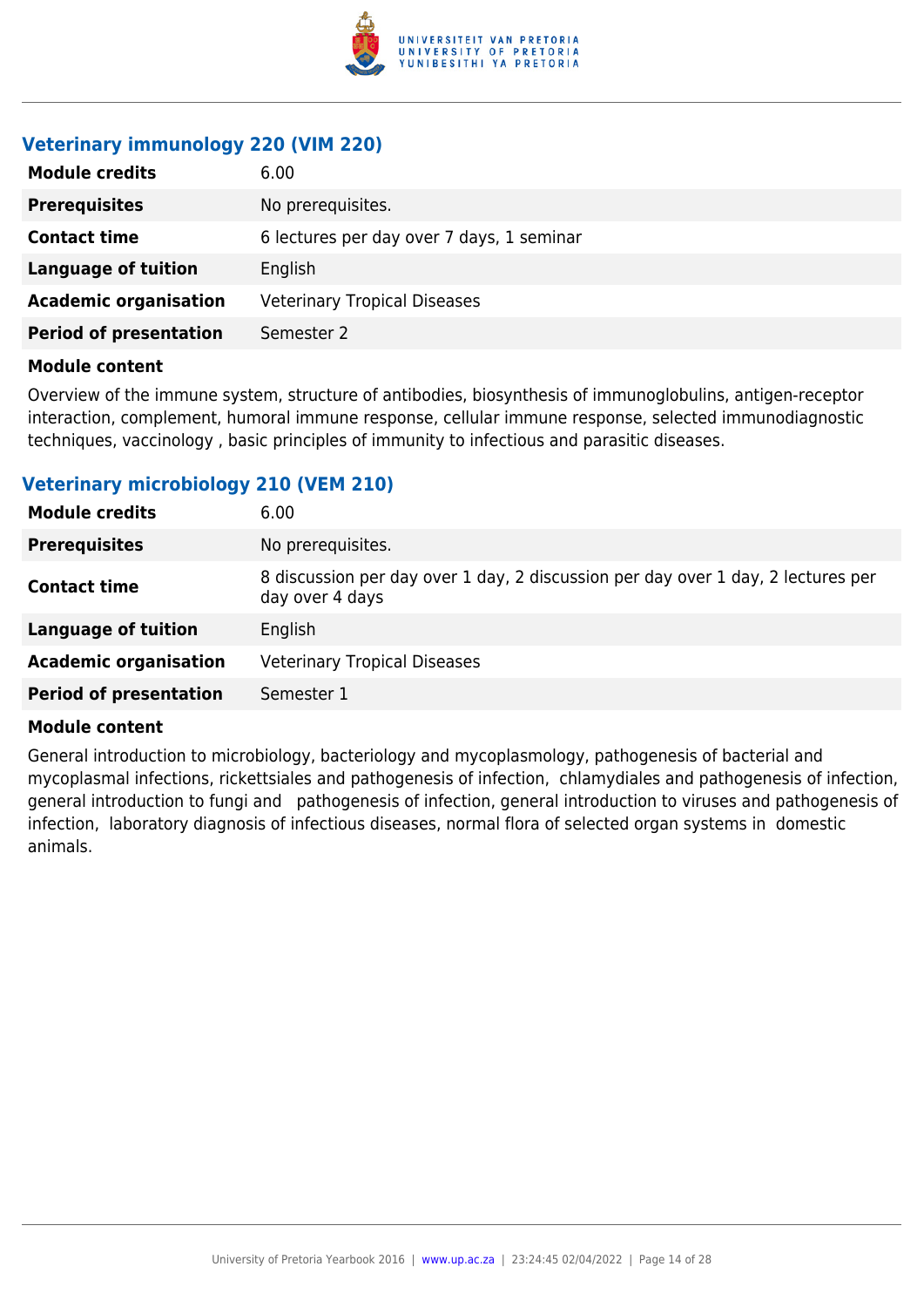

## Curriculum: Year 3

**Minimum credits: 139**

## **Core modules**

## **General and organ pathology 300 (GOP 300)**

| <b>Module credits</b>         | 30.00                        |
|-------------------------------|------------------------------|
| <b>Prerequisites</b>          | No prerequisites.            |
| <b>Contact time</b>           | 7 lectures per week          |
| <b>Language of tuition</b>    | English                      |
| <b>Academic organisation</b>  | <b>Paraclinical Sciences</b> |
| <b>Period of presentation</b> | Year                         |
|                               |                              |

#### **Module content**

Definitions and common causes of basic lesions in tissues and organs. Pathogenesis of basic lesions including, reversible cell injury, pigmentations, necrosis, apoptosis, circulatory disturbances, inflammation, immunopathology, growth disturbances and neoplasia. Organ pathology (with the emphasis on macroscopic changes and pathogenesis) of the various organ systems of the body.

## **Veterinary toxicology 300 (TOX 300)**

| <b>Module credits</b>         | 14.00                        |
|-------------------------------|------------------------------|
| <b>Prerequisites</b>          | No prerequisites.            |
| <b>Contact time</b>           | 3 lectures per week          |
| <b>Language of tuition</b>    | English                      |
| <b>Academic organisation</b>  | <b>Paraclinical Sciences</b> |
| <b>Period of presentation</b> | Year                         |

#### **Module content**

General principles of veterinary toxicology, with emphasis on the relevant factors and circumstances contributing to poisoning; advanced toxicology with regard to inorganic and organic compounds, fungi, cyanobacteria, plants, rodenticides, zootoxins, etc.

Plant poisonings, mycotoxicoses and inorganic and organis poisonings are discussed under the following headings: epidemiology and species affected, description, identification, distribution and poisonous principle (if applicable), mechanism of action, toxicity, clinical signs, pathology (limited to the most important lesions); diagnosis, differential diagnosis, treatment and control of prevention. A pressed plant collection or a poisonous plant collection in digital format has to be submitted.

## **Veterinary parasitology 300 (VTP 300)**

| <b>Module credits</b> | 22.00                                       |
|-----------------------|---------------------------------------------|
| <b>Prerequisites</b>  | No prerequisites.                           |
| <b>Contact time</b>   | 10 practicals per year, 4 lectures per week |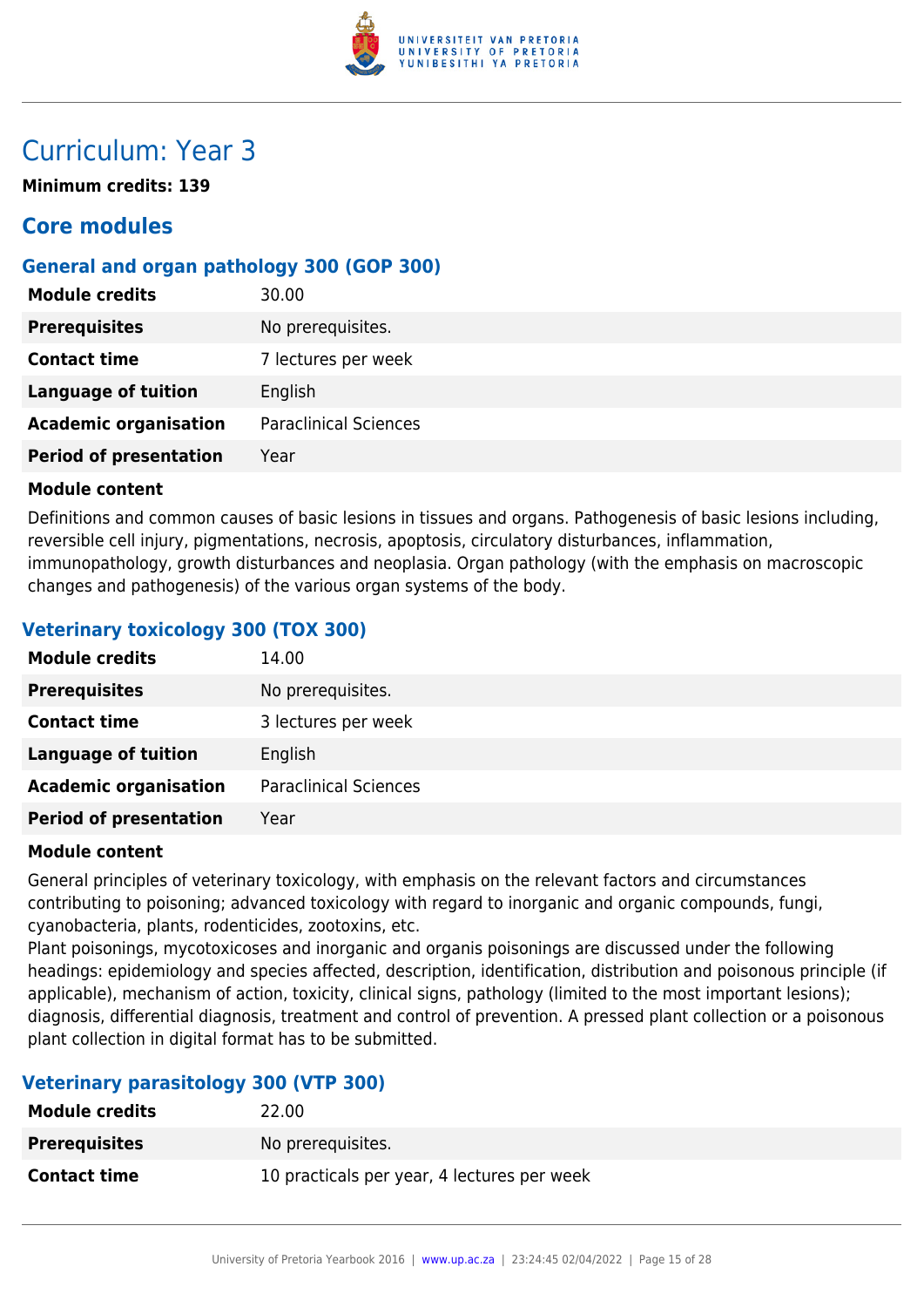

| Language of tuition           | English                             |
|-------------------------------|-------------------------------------|
| <b>Academic organisation</b>  | <b>Veterinary Tropical Diseases</b> |
| <b>Period of presentation</b> | Year                                |

The objective of the module is to provide fundamentals of applied veterinary helminthology, ectoparasitology and protozoology as required by veterinarians. The module covers the life cycles, relevant morphological features, epidemiology and pathogenesis of important parasites of domestic animals. Candidates will also learn how to diagnose infections/infestations and diseases in life and dead animals as well as how to treat and control them. Where applicable, emphasis is also given on zoonotic implications.

#### **General surgery 320 (GNS 320)**

| <b>Module credits</b>         | 7.00                                  |
|-------------------------------|---------------------------------------|
| <b>Prerequisites</b>          | No prerequisites.                     |
| <b>Contact time</b>           | BLOCK 7: 30 lectures and 2 practicals |
| <b>Language of tuition</b>    | English                               |
| <b>Academic organisation</b>  | <b>Companion Animal Clin Studies</b>  |
| <b>Period of presentation</b> | Semester 2                            |
|                               |                                       |

#### **Module content**

General principles of surgery, applicable to all species. Principles of surgical asepsis, disinfection and sterilisation, suture materials and patterns, surgical haemostasis, traumatology, wound healing, wound infection, wound management, small animal bandages and surgical instrumentation.

## **General veterinary pharmacology 300 (VPH 300)**

| <b>Module credits</b>         | 14.00                        |
|-------------------------------|------------------------------|
| <b>Prerequisites</b>          | No prerequisites.            |
| <b>Contact time</b>           | 3 lectures per week          |
| <b>Language of tuition</b>    | English                      |
| <b>Academic organisation</b>  | <b>Paraclinical Sciences</b> |
| <b>Period of presentation</b> | Year                         |

#### **Module content**

General principles of pharmaceuticals, pharmacokinetics, pharmacodynamics and pharmacotherapeutics. Regulatory control of veterinary medicines and dispensing requirements. A study of groups of functional, systemic and chemotherapeutic drugs uitilised in general veterinary practice with emphasis on their pharmacological effects, general indication, safety and side effects.

## **Introductory veterinary diagnostics 300 (IVD 300)**

| <b>Module credits</b> | 28.00             |
|-----------------------|-------------------|
| <b>Prerequisites</b>  | No prerequisites. |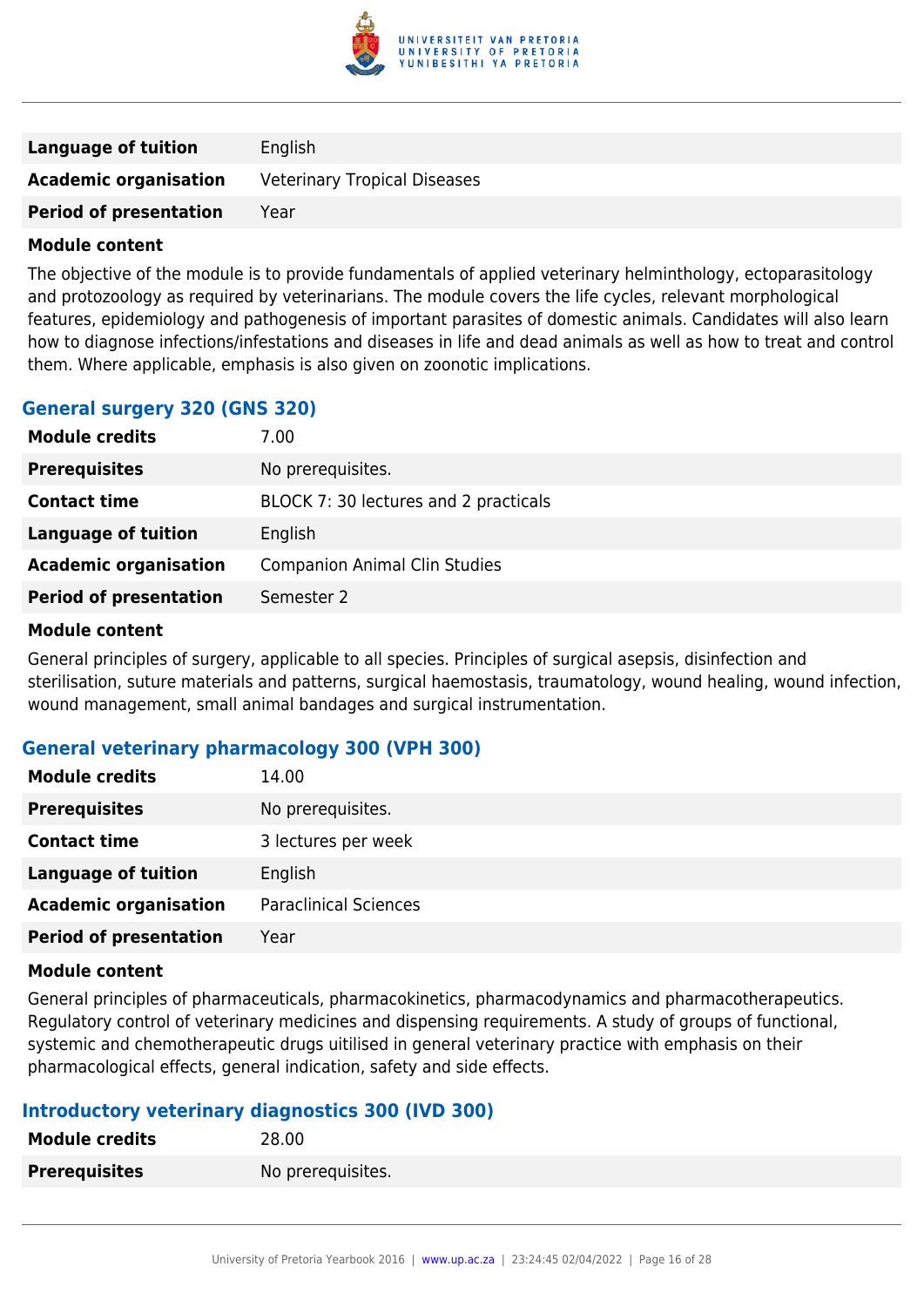

| <b>Contact time</b>           | 3 lectures per week, 6 practicals per semester |
|-------------------------------|------------------------------------------------|
| <b>Language of tuition</b>    | English                                        |
| <b>Academic organisation</b>  | <b>Production Animal Studies</b>               |
| <b>Period of presentation</b> | Year                                           |
|                               |                                                |

Diagnostic focus: Introduction to common diagnostic procedures used in key domestic animals including clinical examination, clinical pathology, pain assessment and sedation in relation to clinical examination, basic epidemiological concepts, basic diagnostic imaging modalities and radiation safety. Clinical physiology focus:

Using clinical cases, the integrated homeostatic responses to disease/insult involving all the body systems. The aim of this section of IVD 300 is therefor to build on basic physiological principles and to explain changes under abnormal situations. Veterinary research focus: IVD 300 also include a section on

the role of research in veterinary science, literature reviews, research design, the role of laboratory animals in veterinary research and examples of research.

#### **Veterinary infectious diseases 300 (VIP 300)**

| <b>Module credits</b>         | 14.00                                                                         |
|-------------------------------|-------------------------------------------------------------------------------|
| <b>Prerequisites</b>          | No prerequisites.                                                             |
| <b>Contact time</b>           | 3 discussion classes per week over 5 weeks, 3 lectures per week over 23 weeks |
| <b>Language of tuition</b>    | English                                                                       |
| <b>Academic organisation</b>  | <b>Veterinary Tropical Diseases</b>                                           |
| <b>Period of presentation</b> | Year                                                                          |

#### **Module content**

Veterinary infectious diseases is a module aimed at providing the student with in-depth knowledge of all aspects of diseases of food-producing and companion animals caused by viruses, bacteria, fungi and prions. The module is structured to enable students to discern which infectious diseases of animals are high impact diseases and which are of lesser significance in order of importance. The module covers the morphological and physicochemical characteristics of the causative organisms and the epidemiology and pathogenesis of the diseases caused by them. Course candidates will also learn how to diagnose these diseases in both the living and dead animal, and the control strategies applicable, including control at the livestock/wildlife/human interface. Finally, course candidates will learn about the socio-economic importance of infectious diseases of animals with special reference to transboundary spread.

## **Veterinary Professional Life 300 (VPL 300)**

| <b>Module credits</b>        | 10.00                                                                       |
|------------------------------|-----------------------------------------------------------------------------|
| <b>Prerequisites</b>         | No prerequisites.                                                           |
| <b>Contact time</b>          | 2 lectures per week over 28 weeks, 1 discussion class per week over 7 weeks |
| Language of tuition          | English                                                                     |
| <b>Academic organisation</b> | <b>Veterinary Tropical Diseases</b>                                         |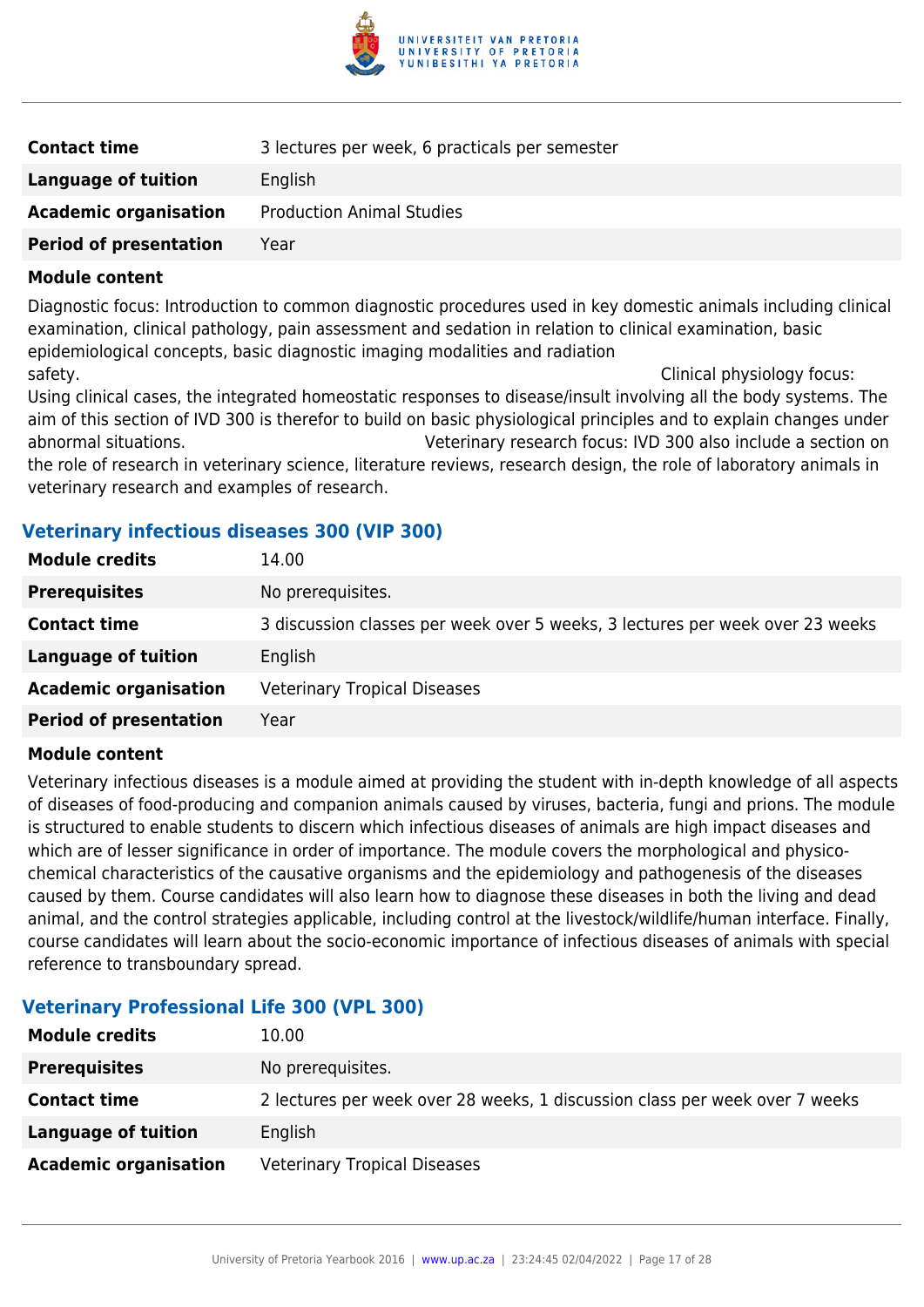

#### **Period of presentation** Year

#### **Module content**

This module continues with aspects of leadership and diverse personality types and builds on the framework presented earlier in the modules VPL 120 and VPL 200. The aim is to evaluate personal growth during the preceding two years and formulate personal goals for the next two years. Emotional intelligence (EQ) is included in the module and deals with the core skills of self-awareness, self-management, social awareness and relationship management. The module also deals with communication-, conflict management- and negotiation skills with particular reference to the veterinary profession. The module is concluded with basic concepts of financial skills (personal financial fitness), e.g. budgeting (personal and organisational), balance sheets and financial statements (basic understanding) as a precursor to the teaching of more detailed business management principles in the module VPL 510.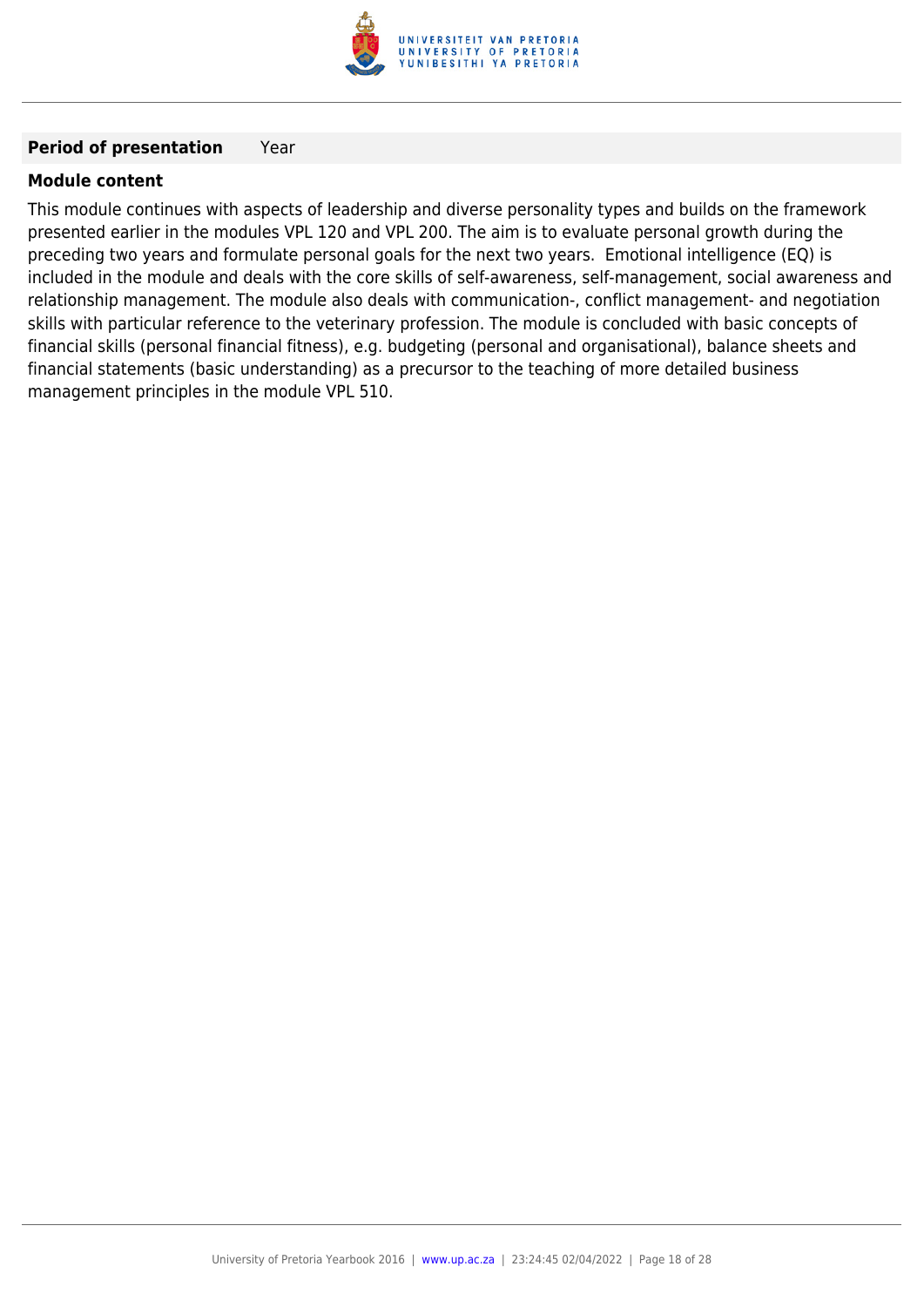

## Curriculum: Year 4

**Minimum credits: 150**

## **Core modules**

#### **Anaesthesiology 420 (ANV 420)**

| <b>Module credits</b>         | 7.50                                      |
|-------------------------------|-------------------------------------------|
| <b>Prerequisites</b>          | No prerequisites.                         |
| <b>Contact time</b>           | 3 times per semester, 3 lectures per week |
| Language of tuition           | English                                   |
| <b>Academic organisation</b>  | <b>Companion Animal Clin Studies</b>      |
| <b>Period of presentation</b> | Semester 2                                |

#### **Module content**

Prepare for safe general anaesthesia; premedication; trachea intubation; induction and maintenance of intravenous and inhalation anaesthesia; recovery from anaesthesia; local anaesthesia and pain management; anaesthetic complications.

## **Clinical pathology 410 (CLP 410)**

| <b>Module credits</b>         | 7.00                                 |
|-------------------------------|--------------------------------------|
| <b>Prerequisites</b>          | No prerequisites.                    |
| <b>Contact time</b>           | 3 lectures per week                  |
| <b>Language of tuition</b>    | English                              |
| <b>Academic organisation</b>  | <b>Companion Animal Clin Studies</b> |
| <b>Period of presentation</b> | Semester 1                           |

#### **Module content**

Diagnosis and treatment of anaemia, polycythemia, leukocyte kinetics, lymphohaemopoietic neoplasia; diagnosis and treatment of haemostatic abnormalities; diagnostic use of serum biochemistry, faecal and blood tests, urinalysis; cytology.

#### **Diagnostic imaging 400 (DIM 400)**

| No prerequisites.<br><b>Prerequisites</b>                             |  |
|-----------------------------------------------------------------------|--|
|                                                                       |  |
| 2 lectures per week S2, 3 lectures per week S1<br><b>Contact time</b> |  |
| Language of tuition<br>English                                        |  |
| <b>Academic organisation</b><br><b>Companion Animal Clin Studies</b>  |  |
| <b>Period of presentation</b><br>Year                                 |  |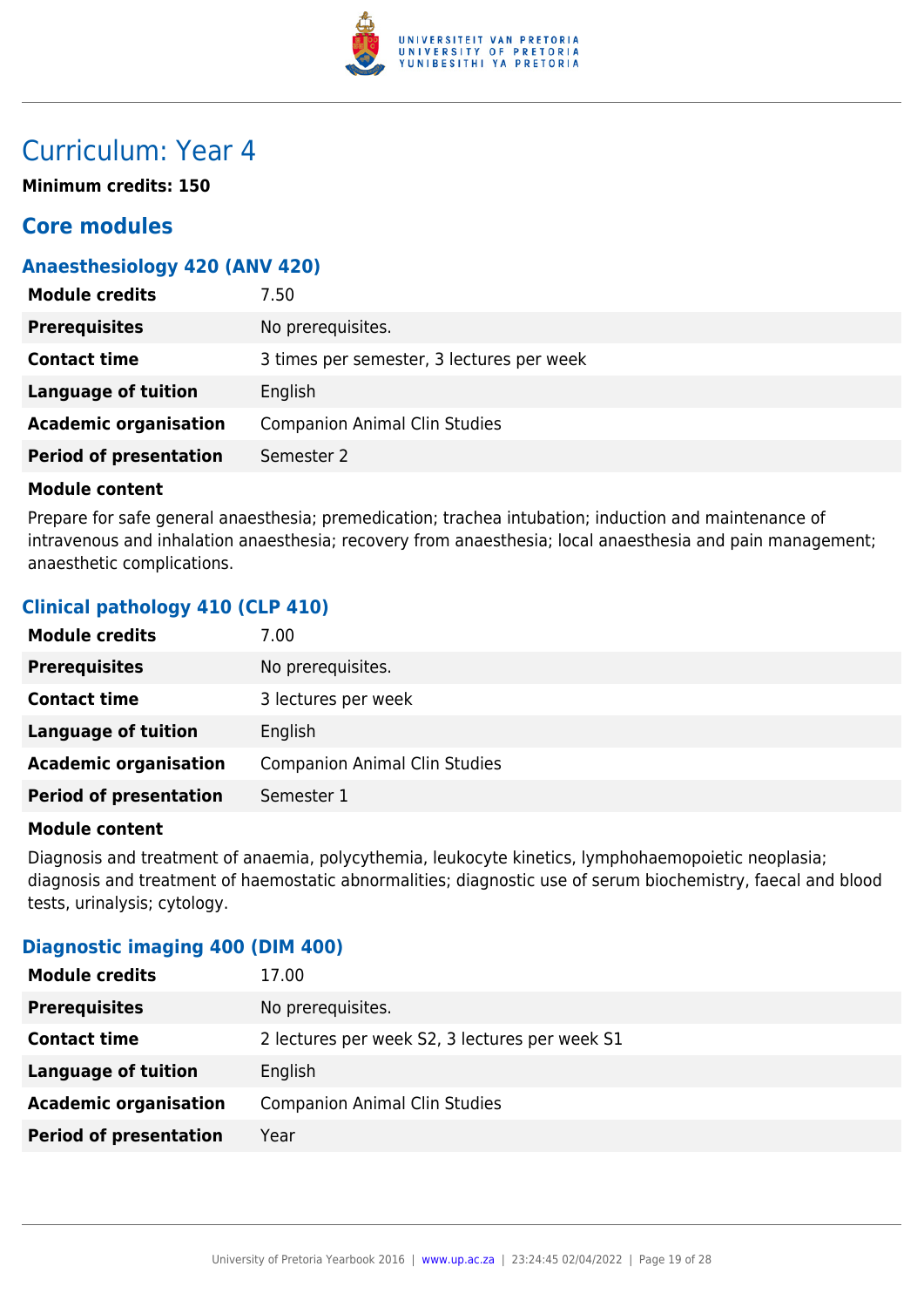

Principles of diagnostic imaging; diagnostic imaging of the abdomen, thorax, head, appendicular system and the vertebral column in dogs and cats; diagnostic imaging of the appendicular system in horses and production animals.

#### **Diagnostic pathology 400 (DPT 400)**

| <b>Module credits</b>         | 16.00                                       |
|-------------------------------|---------------------------------------------|
| <b>Prerequisites</b>          | No prerequisites.                           |
| <b>Contact time</b>           | 30 practicals per year, 2 lectures per week |
| <b>Language of tuition</b>    | English                                     |
| <b>Academic organisation</b>  | <b>Paraclinical Sciences</b>                |
| <b>Period of presentation</b> | Year                                        |
|                               |                                             |

#### **Module content**

Planning and conducting necropsies; diagnostic approach to the fatal conditions and diseases of dogs, cats, pigs and poultry.

## **Equine medicine and surgery 410 (EQM 410)**

| <b>Module credits</b>         | 14.00                                         |
|-------------------------------|-----------------------------------------------|
| <b>Prerequisites</b>          | No prerequisites.                             |
| <b>Contact time</b>           | 7 lectures per week, 1 practical per semester |
| Language of tuition           | English                                       |
| <b>Academic organisation</b>  | <b>Companion Animal Clin Studies</b>          |
| <b>Period of presentation</b> | Semester 1                                    |

#### **Module content**

Lameness: disorders of the front and hind limb; disorders of the spine; fractures and emergencies; muscular disorders; insurance examinations; identification, diagnosis and treatment of important cardiovascular, gastrointestinal, nervous system, urinary, skin, multi-systemic and respiratory disorders/diseases; hydration status and correction of fluid imbalances; the equine neonate: clinical examination, diagnostic tests and selected disorders.

## **Porcine health and production 420 (PHP 420)**

| <b>Module credits</b>         | 5.00                             |
|-------------------------------|----------------------------------|
| <b>Prerequisites</b>          | No prerequisites.                |
| <b>Contact time</b>           | 2 lectures per week              |
| <b>Language of tuition</b>    | English                          |
| <b>Academic organisation</b>  | <b>Production Animal Studies</b> |
| <b>Period of presentation</b> | Semester 2                       |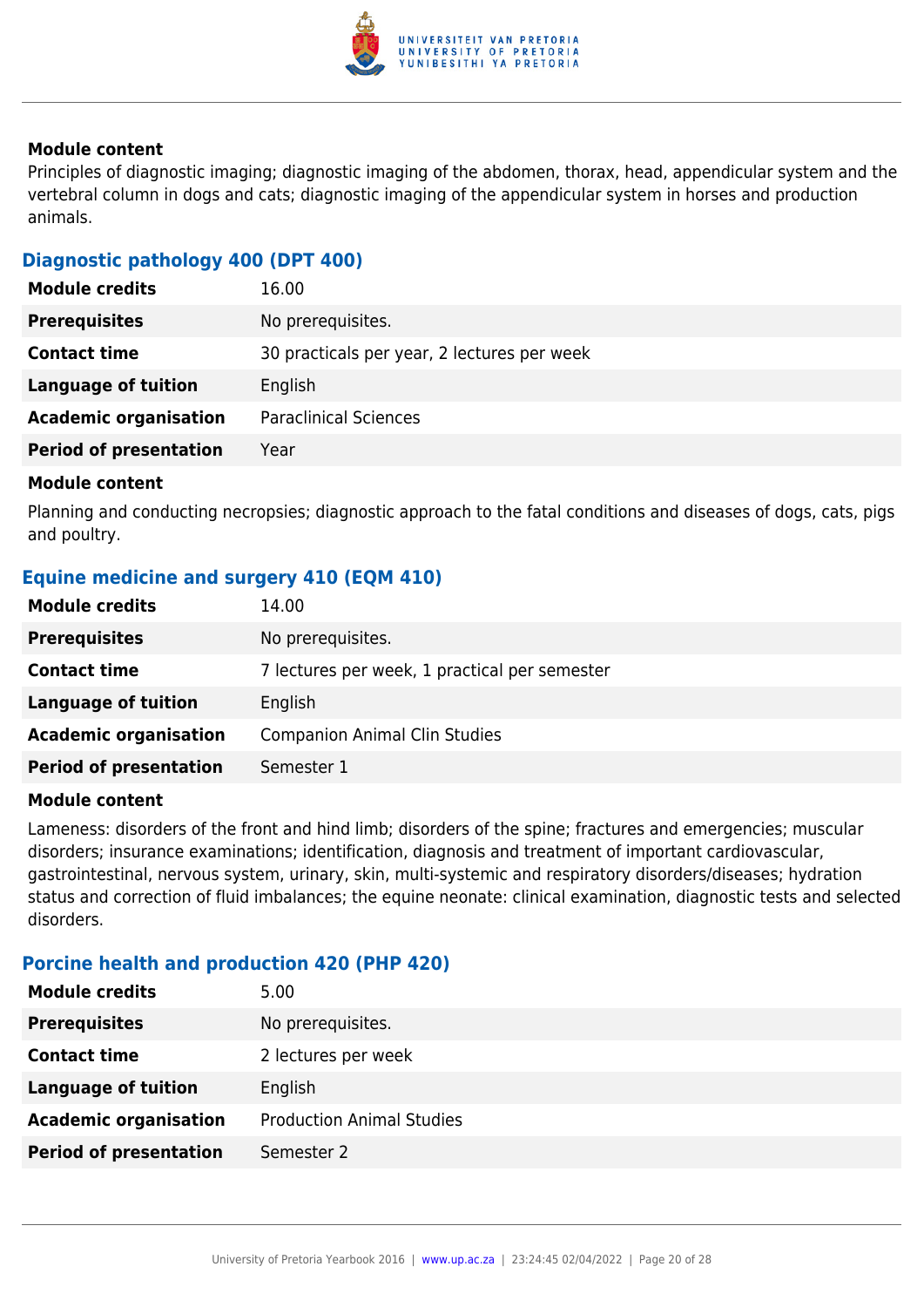

The pig industry; breeding and husbandry; nutrition and related disorders; important diseases; biosecurity; misceallaneous conditions.

## **Small animal medicine and surgery 400 (SAS 400)**

| <b>Module credits</b>         | 50.00                                                                   |
|-------------------------------|-------------------------------------------------------------------------|
| <b>Prerequisites</b>          | No prerequisites.                                                       |
| <b>Contact time</b>           | 13 lectures per week S2, 9 lectures per week S1, 15 practicals per year |
| <b>Language of tuition</b>    | English                                                                 |
| <b>Academic organisation</b>  | <b>Companion Animal Clin Studies</b>                                    |
| <b>Period of presentation</b> | Year                                                                    |

#### **Module content**

Patient assessment; therapeutic and monitoring plans for selected key critical situations; identification, diagnosis and treatment of important cardiovascular, respiratory, gastrointestinal, liver, pancreas, peritoneal, kidney, urogenital, skin, endocrine, musculoskeletal, nervous system and eye conditions/diseases; multisystemic conditions; dentistry; oncology; behaviour-related disorders and treatment, critical care and traumatology in dogs and cats; selected aspects of the handling, housing, nutrition, husbandry and diseases of cage birds, reptiles, small mammals, rabbits and chinchillas.

## **Veterinary professional life 400 (VPL 400)**

| <b>Module credits</b>         | 11.00                               |
|-------------------------------|-------------------------------------|
| <b>Prerequisites</b>          | No prerequisites.                   |
| <b>Contact time</b>           | 2 lectures per week over 28 weeks   |
| Language of tuition           | English                             |
| <b>Academic organisation</b>  | <b>Veterinary Tropical Diseases</b> |
| <b>Period of presentation</b> | Year                                |

#### **Module content**

The veterinarian in context: political roles and responsibilities; collegiality and professional associations; veterinary law and ethics; stressors and stress management.

## **Veterinary reproduction 400 (VRP 400)**

| <b>Module credits</b>         | 17.00                                           |
|-------------------------------|-------------------------------------------------|
| <b>Prerequisites</b>          | No prerequisites.                               |
| <b>Contact time</b>           | 4 lectures per week, 2 practicals over 10 weeks |
| <b>Language of tuition</b>    | English                                         |
| <b>Academic organisation</b>  | <b>Production Animal Studies</b>                |
| <b>Period of presentation</b> | Year                                            |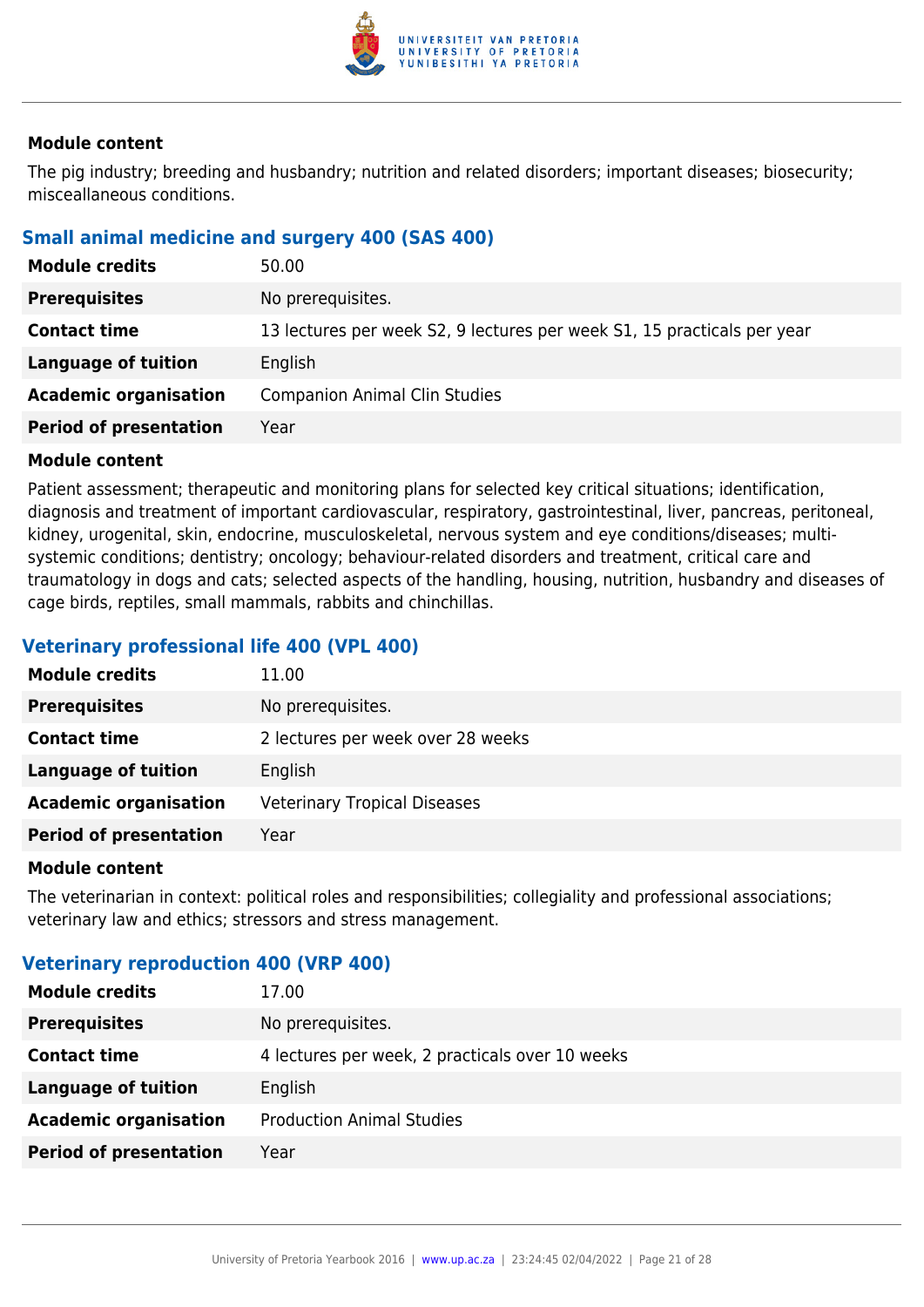

The female reproductive cycle; parturition and puerperium; control of reproduction; identification, diagnosis and treatment of important diseases or malfunctions of the female reproductive system; identification, diagnosis and treatment of conditions of the neonate; male reproductive processes; identification, diagnosis and treatment of important diseases or malfunctions of the male reproductive system; venereal diseases in domestic animals; optimisation of breeding; investigation of infertility; the Animal Improvement Act.

## **Poultry health and production 420 (PLY 420)**

| <b>Module credits</b>         | 5.00                             |
|-------------------------------|----------------------------------|
| <b>Prerequisites</b>          | No prerequisites.                |
| <b>Contact time</b>           | 2 lectures per week              |
| <b>Language of tuition</b>    | English                          |
| <b>Academic organisation</b>  | <b>Production Animal Studies</b> |
| <b>Period of presentation</b> | Semester 2                       |

#### **Module content**

The poultry industry; breeding and husbandry; nutrition and related disorders; important diseases; biosecurity; miscellaneous conditions; zoonosis.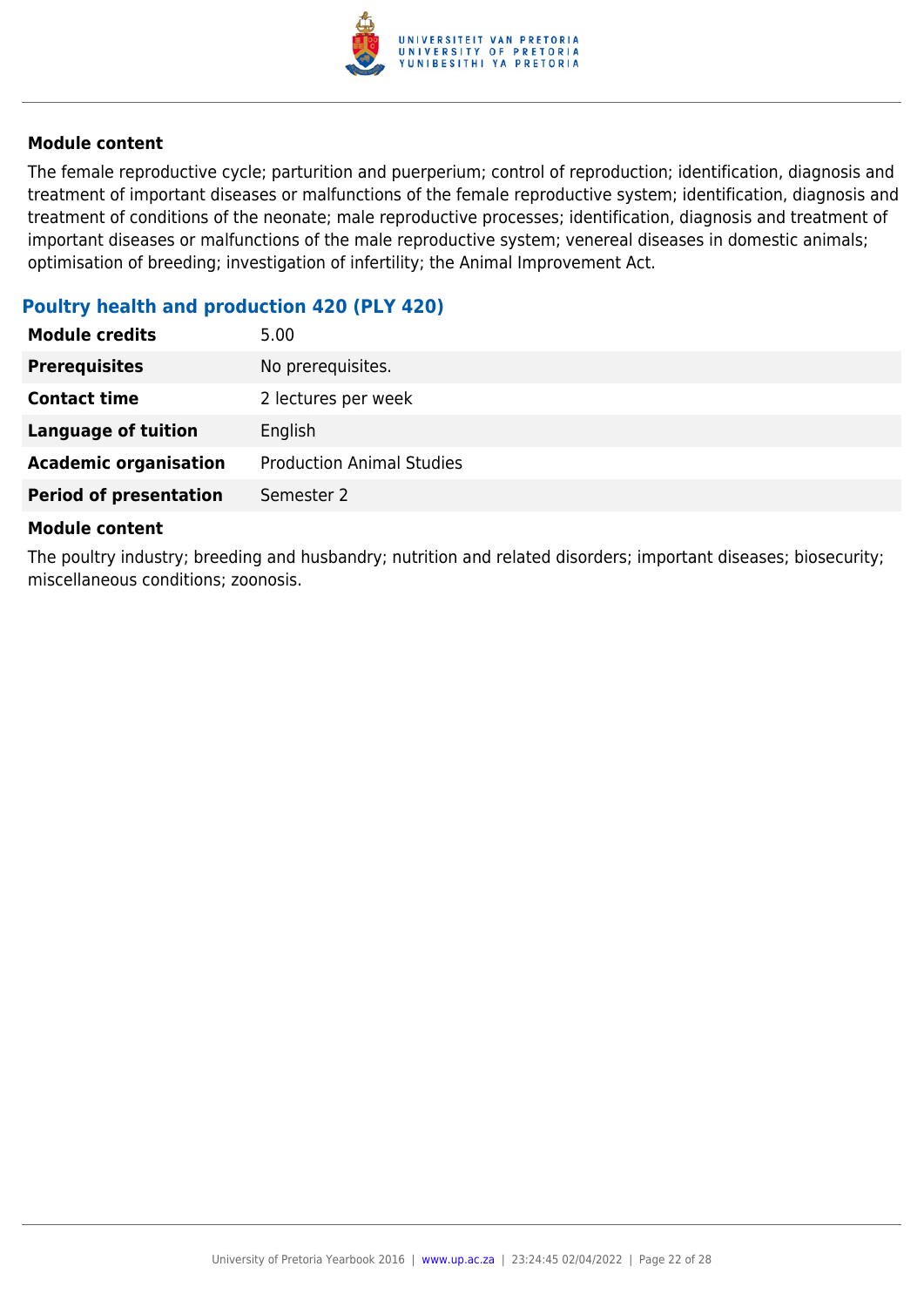

## Curriculum: Year 5

**Minimum credits: 380**

## **Core modules**

### **Bovine health and production 510 (BHP 510)**

| <b>Module credits</b>         | 25.00                                      |
|-------------------------------|--------------------------------------------|
| <b>Contact time</b>           | 9 lectures per week, 3 practicals per week |
| Language of tuition           | English                                    |
| <b>Academic organisation</b>  | <b>Production Animal Studies</b>           |
| <b>Period of presentation</b> | Semester 1                                 |

#### **Module content**

The pathophysiology, diagnosis, prognosis, treatment and control of diseases in cattle. Aspects of clinical veterinary science, including components of clinical diagnosis, therapeutics, medicine, surgery and introductory herd health.

## **Veterinary epidemiology 510 (EPL 510)**

| <b>Module credits</b>         | 10.00                            |
|-------------------------------|----------------------------------|
| <b>Contact time</b>           | 3 lectures per week              |
| Language of tuition           | English                          |
| <b>Academic organisation</b>  | <b>Production Animal Studies</b> |
| <b>Period of presentation</b> | Semester 1                       |

#### **Module content**

Topics presented within an evidence-based medicine and clinical decision making framework: basic concepts of epidemiology and disease transmission, measures of disease in populations, precision and bias, causal inference, measures of association, epidemiological study design, sampling methods, disease outbreak investigation, principles of diagnostic tests.

## **Small stock health and production 510 (SSH 510)**

| <b>Module credits</b>         | 25.00                                                 |
|-------------------------------|-------------------------------------------------------|
| <b>Contact time</b>           | 6 lectures per week, 1 other contact session per week |
| Language of tuition           | English                                               |
| <b>Academic organisation</b>  | <b>Production Animal Studies</b>                      |
| <b>Period of presentation</b> | Semester 1                                            |

#### **Module content**

An encompassing approach including case studies, peer instruction and practical group work will enable the student to acquire, understand and apply knowledge regarding small stock production systems. Nutrition, parasite management, disease management, technology and economics will be dealt with.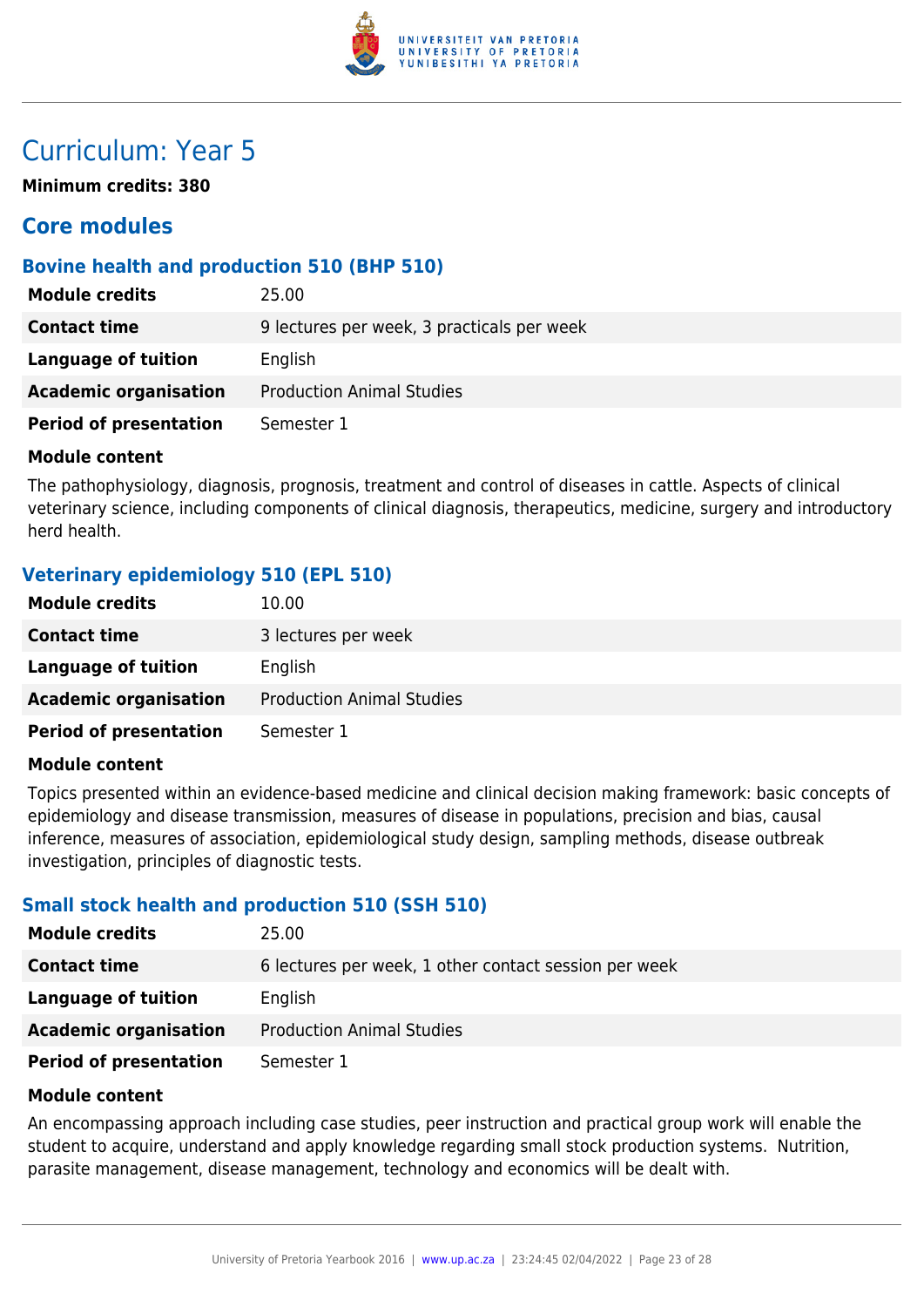

#### **Veterinary business management 510 (VPL 510)**

| <b>Module credits</b>         | 10.00                               |
|-------------------------------|-------------------------------------|
| <b>Contact time</b>           | 3 practicals per week               |
| Language of tuition           | English                             |
| <b>Academic organisation</b>  | <b>Veterinary Tropical Diseases</b> |
| <b>Period of presentation</b> | Semester 1                          |

#### **Module content**

This module will deal with business management including basic financial reporting and development of a business plan. Marketing, promotion and sales will be studied in terms of marketing oneself and one's business. Human resources management will be approached from the perspective of staff recruitment and retention, work place discipline, as well as recognition and rewards for good work performance and application of the Labour Law in the work place. The module will be concluded with strategic client service and management that will focus on client satisfaction and dissatisfaction, approaches to deal with different categories of clients and compassion fatigue and its components.

#### **One health 510 (VOH 510)**

| <b>Module credits</b>         | 7.00                                |
|-------------------------------|-------------------------------------|
| <b>Contact time</b>           | 2 lectures per week                 |
| Language of tuition           | English                             |
| <b>Academic organisation</b>  | <b>Veterinary Tropical Diseases</b> |
| <b>Period of presentation</b> | Semester 1                          |

#### **Module content**

Introduction to the One Health concept; emerging and endemic infectious diseases at human/animal interfaces; veterinary issues at human/wildlife interfaces in southern Africa; One Health approaches at human/animal/ecosystem interfaces; animal health, conservation and rural development at interfaces in southern Africa; communication and collaboration between multiple disciplines.

## **Veterinary public health 510 (VPH 510)**

| <b>Module credits</b>         | 14.00                        |
|-------------------------------|------------------------------|
| <b>Contact time</b>           | 6 lectures per week          |
| Language of tuition           | English                      |
| <b>Academic organisation</b>  | <b>Paraclinical Sciences</b> |
| <b>Period of presentation</b> | Semester 1                   |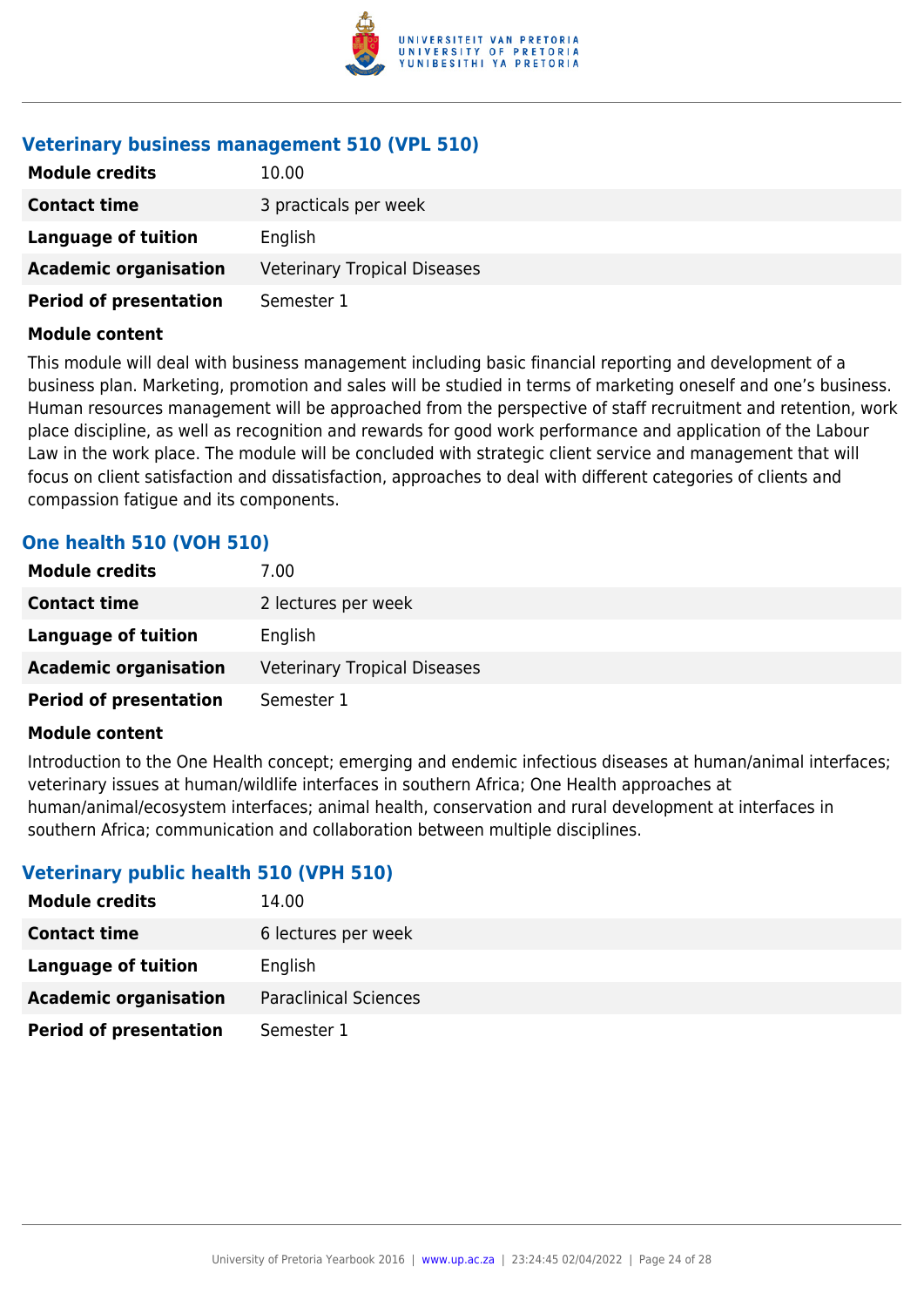

The role of the veterinary surgeon in veterinary public health. Veterinary food hygiene and nutrition-related diseases of importance regarding food of animal origin. Meat and milk hygiene; all necessary measures, including legislation, to ensure that food of animal origin is safe, sound and wholesome at all stages of production and manufacture, up to the consumer. Veterinary aspects of environmental health. Zoonoses in veterinary science. Introduction of the use of laboratory animals in biomedical research and relevant aspects relating to animal welfare. Introduction to the social aspects of the human-animal interaction by protecting and promoting human health in communities, veterinary extension and risk communication.

## **Diagnostic pathology 510 (DPT 510)**

| <b>Module credits</b>         | 9.00                         |
|-------------------------------|------------------------------|
| <b>Contact time</b>           | 3 lectures per week          |
| Language of tuition           | English                      |
| <b>Academic organisation</b>  | <b>Paraclinical Sciences</b> |
| <b>Period of presentation</b> | Semester 1                   |

#### **Module content**

Planning and conducting necropsies; diagnostic approach to fatal conditions and diseases of small stock and cattle.

## **Veterinary core practice 601 (VCP 601)**

| <b>Module credits</b>         | 53.00                                                                    |
|-------------------------------|--------------------------------------------------------------------------|
| <b>Prerequisites</b>          | All modules up to and including the 9th semester of the BVSc curriculum. |
| <b>Contact time</b>           | 40 hours per week, Yes                                                   |
| Language of tuition           | English                                                                  |
| <b>Academic organisation</b>  | <b>Production Animal Studies</b>                                         |
| <b>Period of presentation</b> | Semester 2                                                               |

#### **Module content**

Practical application of the theoretical aspects of small animal, production animal, equine and state veterinary practice covered in the core curriculum of the BVSc programme. Topics include medicine, surgery, reproduction, diagnostic imaging, pathology and clinical pathology, ophthalmology, dentistry and anaesthesiology of cats, dogs, cattle, small stock and horses, herd/flock health, epidemiology, economics, drug regulations, certification, animal health- and import/export regulations, veterinary public health, veterinary business management and veterinary professional life skills. The emphasis of practical exposure will be on attaining of the Day One Competencies for graduating veterinary professionals.

## **Veterinary elective practice 601 (VEP 601)**

| <b>Module credits</b> | 40.00 |
|-----------------------|-------|
| <b>Contact time</b>   | Yes   |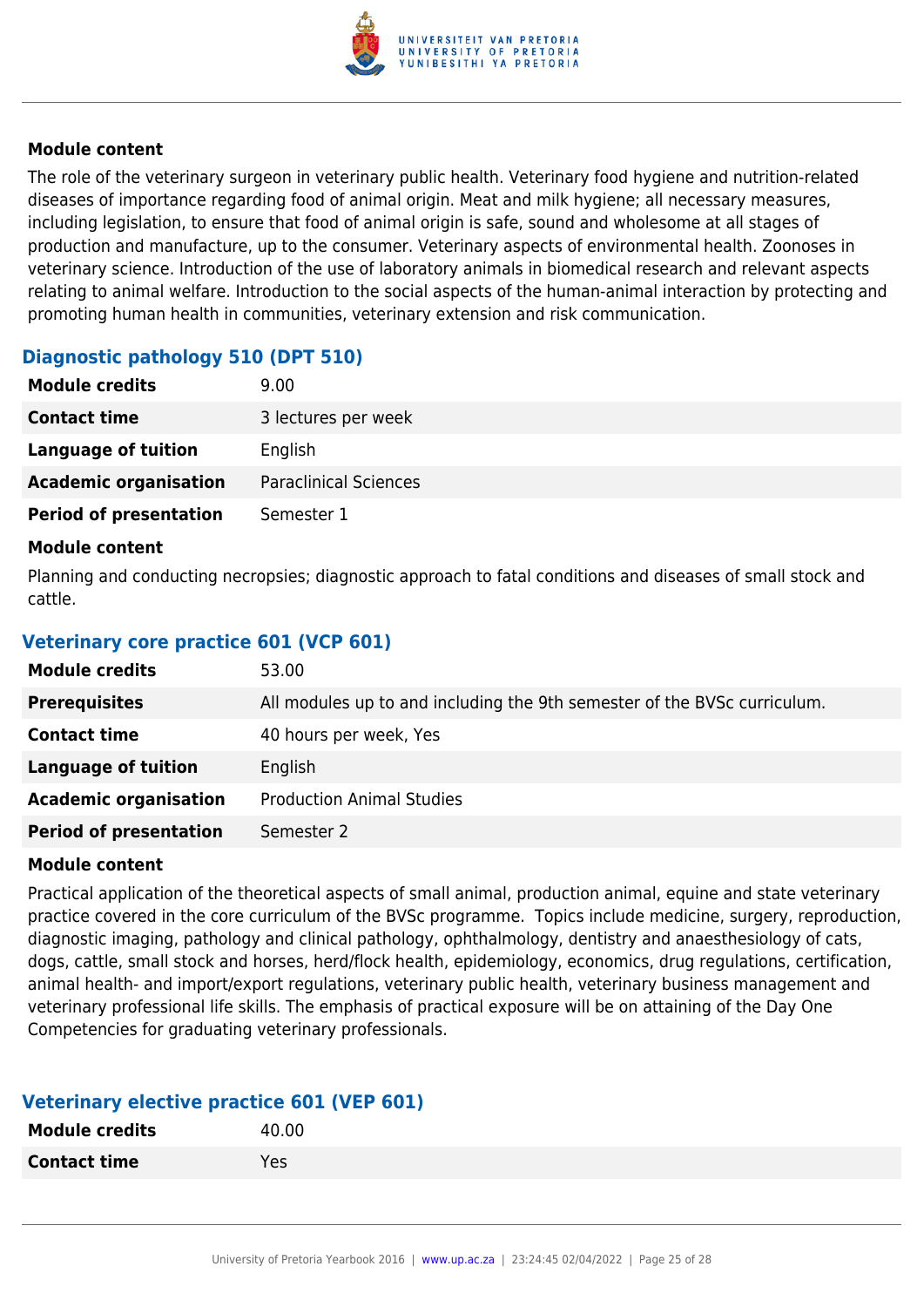

| <b>Language of tuition</b>    | English                              |
|-------------------------------|--------------------------------------|
| <b>Academic organisation</b>  | <b>Companion Animal Clin Studies</b> |
| <b>Period of presentation</b> | Semester 2                           |

The purpose of this module is to give students additional exposure in a practice area of interest. The aim is to provide the graduate with theoretical and practical exposure to strengthen Day 1 competencies in those components of veterinary science needed for him/her to enter the particular career path with confidence. The scope of the module is expansion, integration and practical application of knowledge established through the core component of the BVSc programme. Students will complete one of the following six practice areas: Small Animal and Exotic Practice, Rural and Wildlife Practice, Veterinary Public Health and State Veterinary Practice, Equine Practice, Intensive Animal Production Practice, and Veterinary Research Career.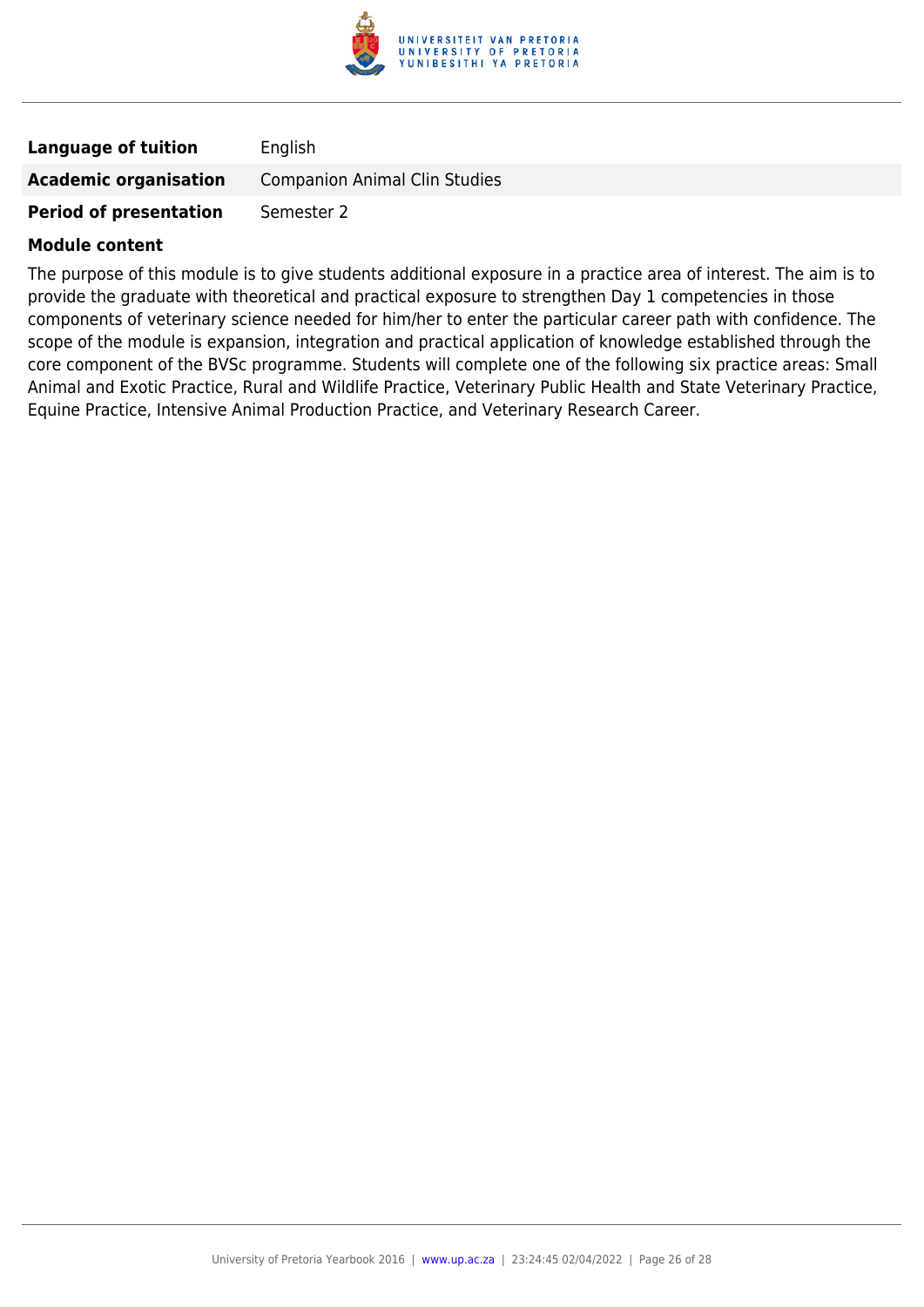

## Curriculum: Final year

**Minimum credits: 280**

## **Core modules**

### **Veterinary core practice 602 (VCP 602)**

| <b>Module credits</b>         | 53.00                                                                    |
|-------------------------------|--------------------------------------------------------------------------|
| <b>Prerequisites</b>          | All modules up to and including the 9th semester of the BVSc curriculum. |
| <b>Contact time</b>           | Yes, 40 hours per week                                                   |
| Language of tuition           | English                                                                  |
| <b>Academic organisation</b>  | <b>Production Animal Studies</b>                                         |
| <b>Period of presentation</b> | Semester 1                                                               |

#### **Module content**

Practical application of the theoretical aspects of small animal, production animal, equine and state veterinary practice covered in the core curriculum of the BVSc programme. Topics include medicine, surgery, reproduction, diagnostic imaging, pathology and clinical pathology, ophthalmology, dentistry and anaesthesiology of cats, dogs, cattle, small stock and horses, herd/flock health, epidemiology, economics, drug regulations, certification, animal health- and import/export regulations, veterinary public health, veterinary business management and veterinary professional life skills. The emphasis of practical exposure will be on attaining of the Day One Competencies for graduating veterinary professionals.

## **Veterinary core practice 603 (VCP 603)**

| <b>Module credits</b>         | 54.00                                                                    |
|-------------------------------|--------------------------------------------------------------------------|
| <b>Prerequisites</b>          | All modules up to and including the 9th semester of the BVSc curriculum. |
| <b>Contact time</b>           | Yes, 40 hours per week                                                   |
| <b>Language of tuition</b>    | English                                                                  |
| <b>Academic organisation</b>  | <b>Production Animal Studies</b>                                         |
| <b>Period of presentation</b> | Semester 2                                                               |

#### **Module content**

Practical application of the theoretical aspects of small animal, production animal, equine and state veterinary practice covered in the core curriculum of the BVSc programme. Topics include medicine, surgery, reproduction, diagnostic imaging, pathology and clinical pathology, ophthalmology, dentistry and anaesthesiology of cats, dogs, cattle, small stock and horses, herd/flock health, epidemiology, economics, drug regulations, certification, animal health- and import/export regulations, veterinary public health, veterinary business management and veterinary professional life skills. The emphasis of practical exposure will be on attaining of the Day One Competencies for graduating veterinary professionals.